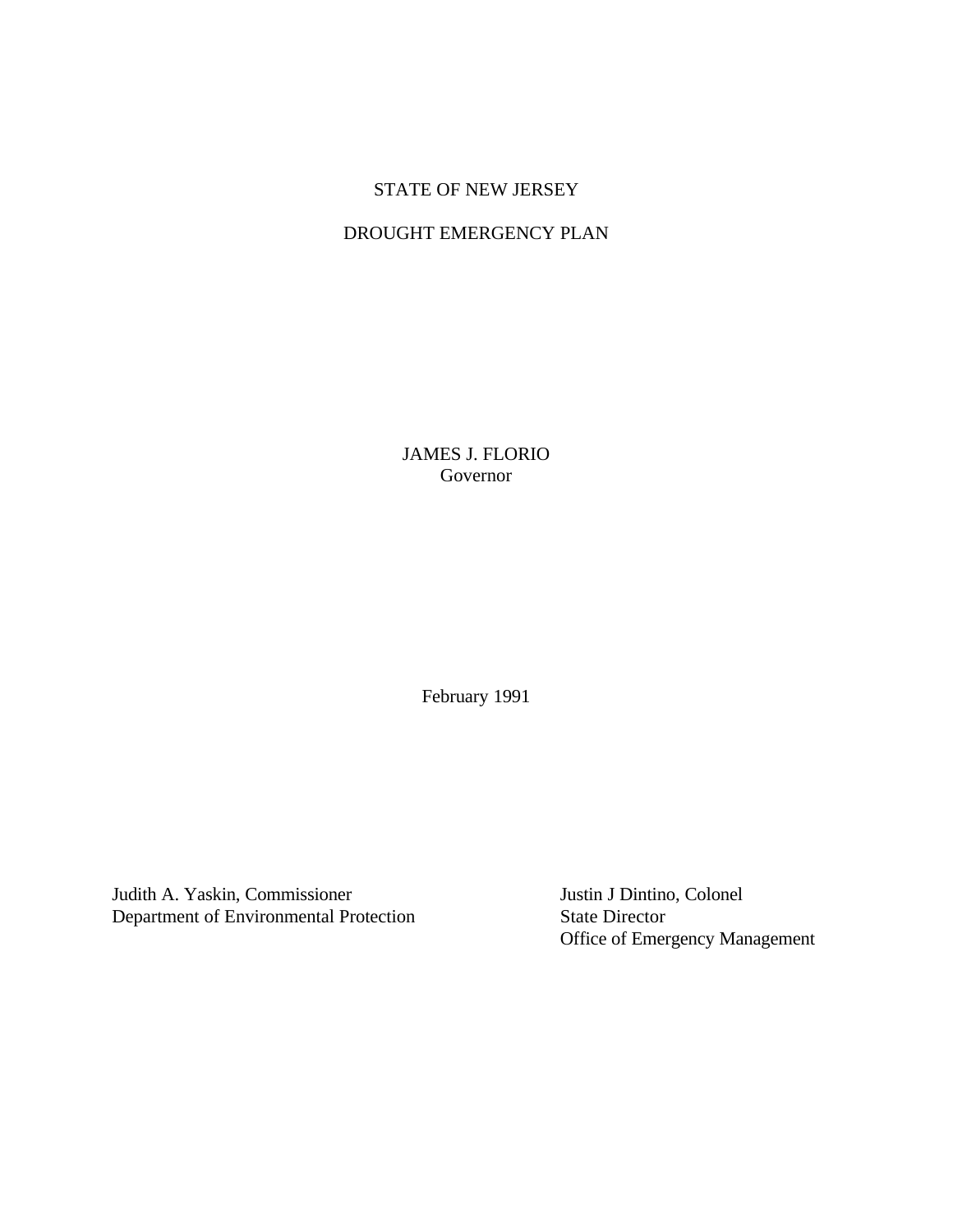# New Jersey Drought Emergency Plan

# TABLE OF CONTENTS

| <b>SUBJECT</b> |                                                                                                                                                                                                     | <b>PAGE</b> |
|----------------|-----------------------------------------------------------------------------------------------------------------------------------------------------------------------------------------------------|-------------|
|                |                                                                                                                                                                                                     |             |
|                |                                                                                                                                                                                                     |             |
|                |                                                                                                                                                                                                     |             |
| $I_{\cdot}$    | Legislation<br>Regulations<br>Governor<br>Commissioner, DEP                                                                                                                                         |             |
|                | II. SITUATION & ASSUMPTIONS $\ldots \ldots \ldots \ldots \ldots \ldots \ldots \ldots \ldots \ldots \ldots \ldots$<br><b>Statement of Facts</b><br><b>Relative Assumptions</b>                       |             |
|                |                                                                                                                                                                                                     |             |
|                | Commissioner, Department of Environment Protection<br>Chairman, Water Emergency Task Force<br>Drought Coordinator (DC)<br><b>Emergency Management Director</b><br>Organizational Chart (Appendix 1) |             |
|                | <b>Actions Prior To Emergency</b><br>Delaware River Basin Commission<br><b>Emergency Actions</b><br><b>Drought Emergency Phases</b><br><b>Equitable Implementation</b>                              |             |
| VI.            | Planning and Direction<br>Control and Regulation of Water Supplies (Emergency Status)<br>Security<br><b>Mass Care Centers</b>                                                                       |             |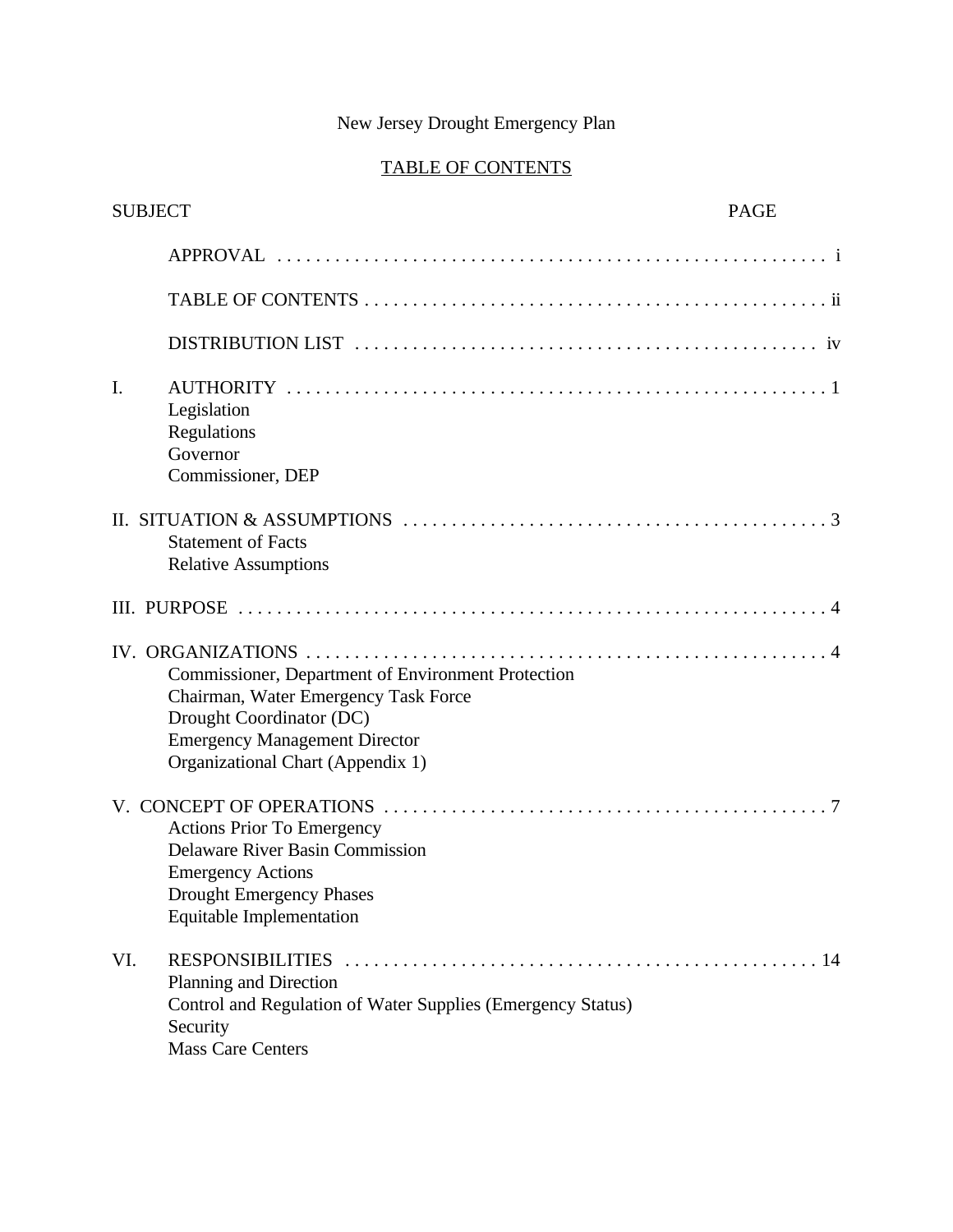# NEW JERSEY DROUGHT EMERGENCY PLAN

This is an emergency planning tool to be used as needed in response to potential drought situations except those solely concerned with agriculture drought emergencies.

# I. AUTHORITY

A. Applicable Legislation and Regulations.

1. Civil Defense and Disaster Control Act, N.J.S.A., Appendix A:9-30 et seq. (Chapter 251, P.L. 1942, as amended by Chapter 438, P.L. 1953)

2. Water Supply Management Act, N.J.S.A. 58:1A-1 et seq.

3. Emergency Water Supply Allocation Plan Regulations, N.J.A.C. 7:19A-1.1 et seq.

4. Water Emergency Surcharge Schedule Rules, N.J.A.C. 7:19B1.1 et seq.

B. Under the provisions of the foregoing, the Governor is authorized to proclaim by executive order, a state of water emergency and may limit the applicability of any state of emergency to specific categories of water supplies or to specific areas of the State in which a shortage exists or impends. The Governor is further authorized to designate another to take command of the water emergency and may delegate all powers he deems necessary including the following:

1. Adopt orders, rules and regulations for the purpose of implementing and enforcing the provisions of any Executive Orders issued pertaining to a drought emergency.

2. Impose further restrictions upon the non-essential use of water including the use of water conservation devices, as may be necessary.

3. Make additions or modifications to the Drought Emergency Plan.

4. Subject additional municipalities or purveyor service areas to the provisions of this Order and any orders, rules and regulations adopted by him/her.

5. Require purveyors to make or continue any water interconnections, and to develop, obtain or use any sources of water supply as may be designated by him/her.

6. Allocate or re-allocate water supplies in order that they may be shared equitably.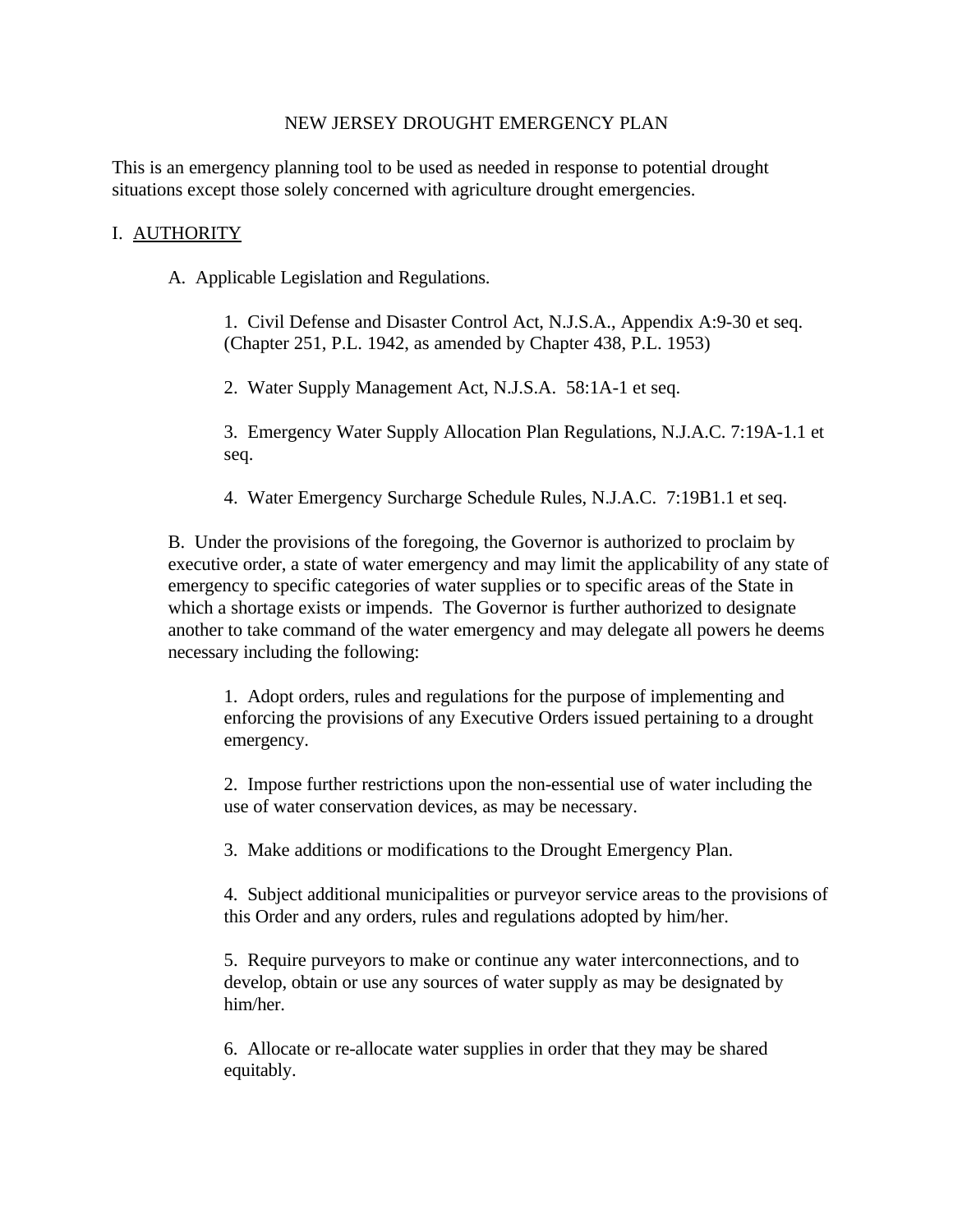7. Order temporary, part-time or full-time closure of non-residential users where necessary to avoid a system failure.

C. The Commissioner of the Department of Environmental Protection or his designated representative during the duration of a state of emergency, to the extent not in conflict with applicable Federal law or regulations but notwithstanding any State or local law or contractual agreement, shall be empowered to:

1. Order any person to reduce by a specified amount the use of any water supply; to make use an alternate water supply where possible; to make emergency interconnections between systems; to transfer water from any public or private system or to cease the use of any water supply.

2. Order any person engaged in the distribution of any water supply to reduce or increase by a specified amount or to cease the distribution of that water supply; to distribute a specified amount of water to certain users as specified by the Commissioner; or to share any water supply with other distributors thereof.

3. Establish priorities for the distribution of any water supply.

4. Adopt rules and regulations as are necessary and proper to carry out the purposes of the Water Supply Management Act.

5. Direct any person engaged in the retail distribution of water to impose and collect a surcharge on the cost of that water as a penalty for the violation of any order to reduce water usage issued pursuant to the Water Supply Management Act.

6. Otherwise implement the Emergency Water Supply Allocation Plan Regulations N.J.A.C. 7:19A-1.1 et seq., adopted pursuant to the Water Supply Management Act.

D. The state of water emergency declared by the Governor shall remain in effect until the Governor declares by a subsequent order that the state of water emergency has terminated.

# II. SITUATION & ASSUMPTIONS

# A. SITUATION

1. With topographical features ranging from the mountainous northwest to the flat barrier island and a population density ranging from the most densely populated county in the United States to the desolate Pine Barrens, New Jersey presents unique problems in water management. Lakes, rivers and wells exist in all areas of the State but impoundments predominate the water supply for the metropolitan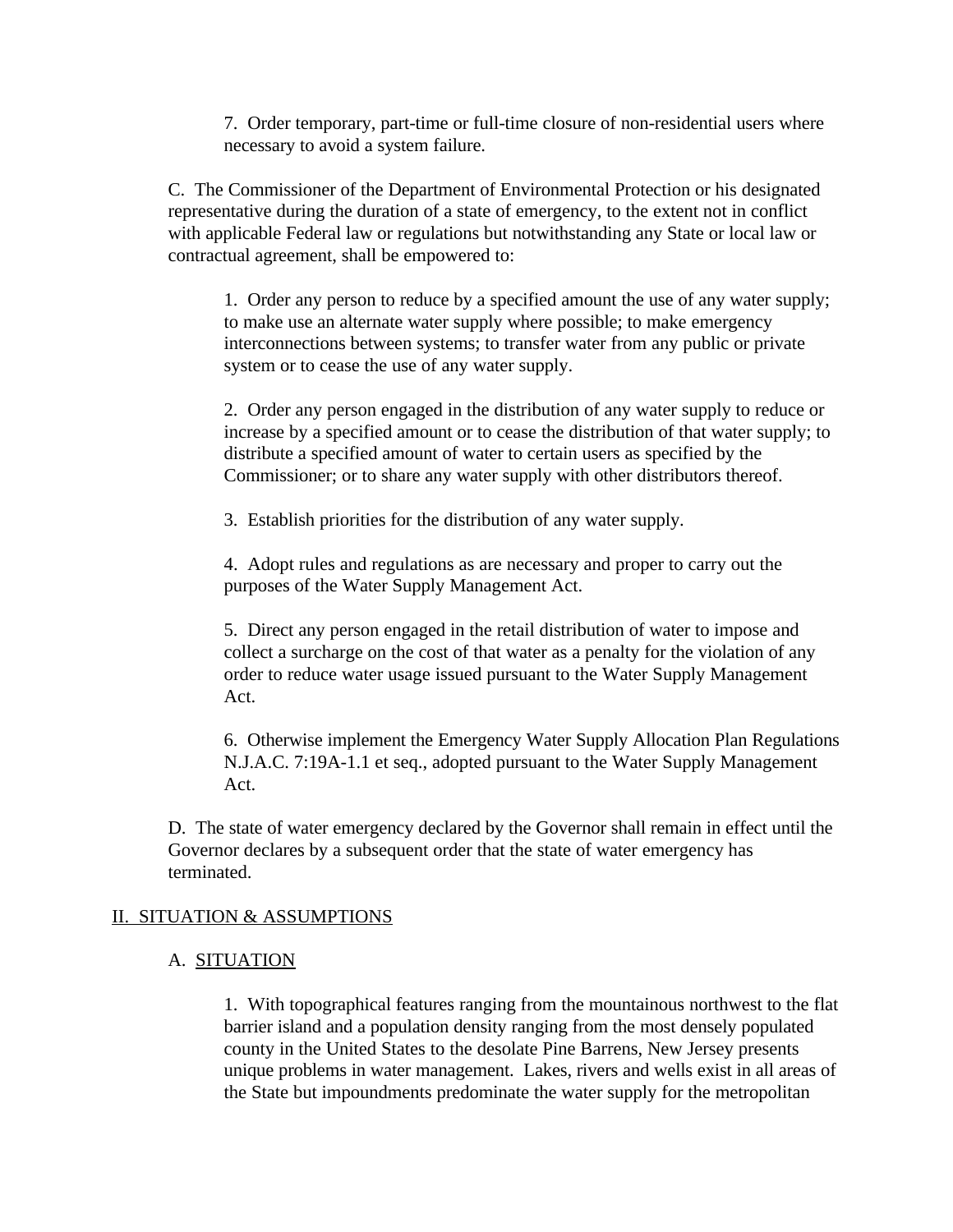areas of North New Jersey and deep wells provide most of the water supply in the south. Some areas receive water from the Delaware River which forms the western border. This wide range of population density and greatly differing sources of water supply can cause a shortage in one part of the State or water source while the remainder is unaffected. Because much of the State is heavily populated, a shortage in any of the sources requires careful managing in order to minimize the deleterious effects of a protracted drought. Alternate sources and interconnection systems provide the capability to withstand isolated shortages and droughts of limited duration.

2. It is the responsibility of government to prepare emergency plans to respond quickly to these drought conditions to reduce the threat to lives, property and industry. Planning for the management and control of a possible emergency water shortage situation or system failure is the responsibility of local municipalities. Guidance and requirements for plans prepared by purveyors are the responsibility of the New Jersey Department of Environmental Protection.

# B. ASSUMPTIONS

1. The continuation of a drought situation will reduce water availability and will adversely impact on the State and its residents, industries, commercial and retail centers, fire fighting operations, public health services, educational and recreational facilities and government services.

2. This adverse impact may result in the curtailment of water to industry with resultant loss of jobs, the closing of schools, and restriction of the use of water to minimal levels essential for sustaining public health and welfare and for preventing loss of life and property due to fire.

#### III. PURPOSE

A. The purpose of this Drought Emergency Plan is to provide for the institution of conservation measures at all levels of State government and the private sector, to prolong the supply of water to drought-affected areas, and to provide supplies of water to drought-affected areas should no water be available through normal distribution systems in order to insure preservation of the public health, welfare and safety.

#### IV. ORGANIZATION

A. Commissioner, Department of Environmental Protection - The State official serving as head of the Department of Environmental Protection or his designated representative. His authority and responsibilities for water emergencies are set forth in section I. C. above.

B. Water Emergency Task Force - That State body consisting of interagency representatives whose purpose is the following: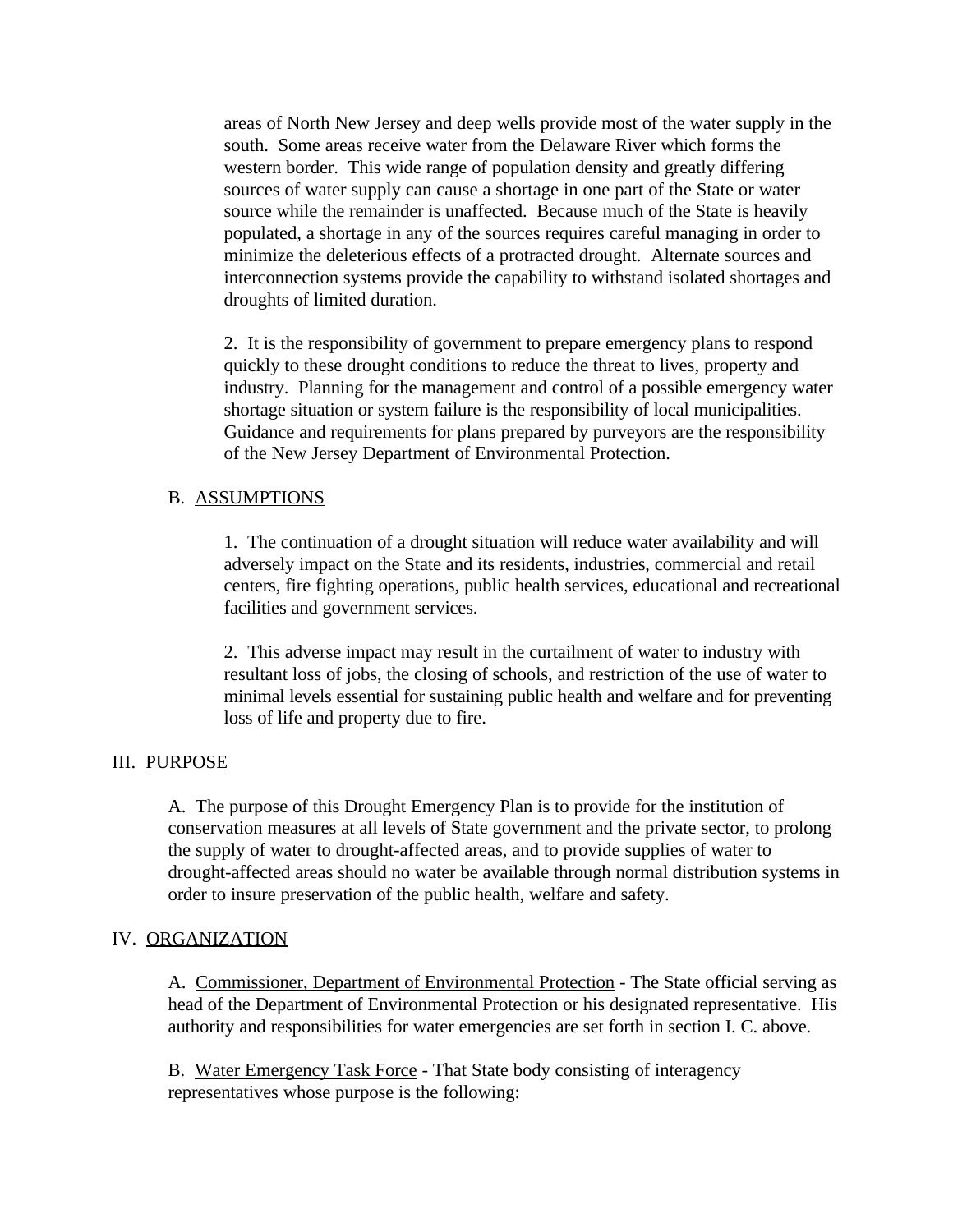1. To assist the Commissioner, Department of Environmental Protection in the formation of policy and render decisions during a water emergency.

2. Review and render decisions regarding applications for hardship exemptions from the ban on adjustable water uses.

3. Hear appeals of water purveyor's decisions regarding applications for hardship exemptions from the requirements of the water rationing plans.

The Chairman of the Water Emergency Task Force shall be designated by the Commissioner, Department of Environmental Protection and shall have such powers as are delegated by the Governor and the Commissioner. The Task Force shall be composed of representatives of the following agencies:

The Department of Agriculture; The Department of Commerce, Energy & Economic Development; The Department of Community Affairs; The Department of Education; The Department of Environmental Protection; The Department of Health; The Department of Labor; The Department of Law & Public Safety; The Board of Public Utilities; and other agencies as designated by the Commissioner, Department of Environmental Protection.

C. Drought Coordinator - The Drought Coordinator is the State official designated by the Governor to act as his principal assistant to supervise the administration and enforcement of the State Drought Emergency Program. During a declared state of emergency the Drought Coordinator has the responsibility for the following:

1. Adopting orders, rules and regulations for the purposes of implementing and enforcing the provisions of this plan.

2. Imposing further restrictions upon the non-essential use of water.

3. Requiring the use of water conservation devices.

4. Making additions or modifications to implement water rationing rules.

5. Subjecting additional municipalities or purveyor service areas to the provisions of the Executive Order declaring the emergency and any orders, rules or regulations adopted by him subject to the Governor's Executive Orders.

6. Requiring purveyors to make or continue any water interconnections, and to develop, obtain or use any sources of water supply as may be designated by him/her.

7. Allocate or re-allocate water supplies in order that they may be shared equitably.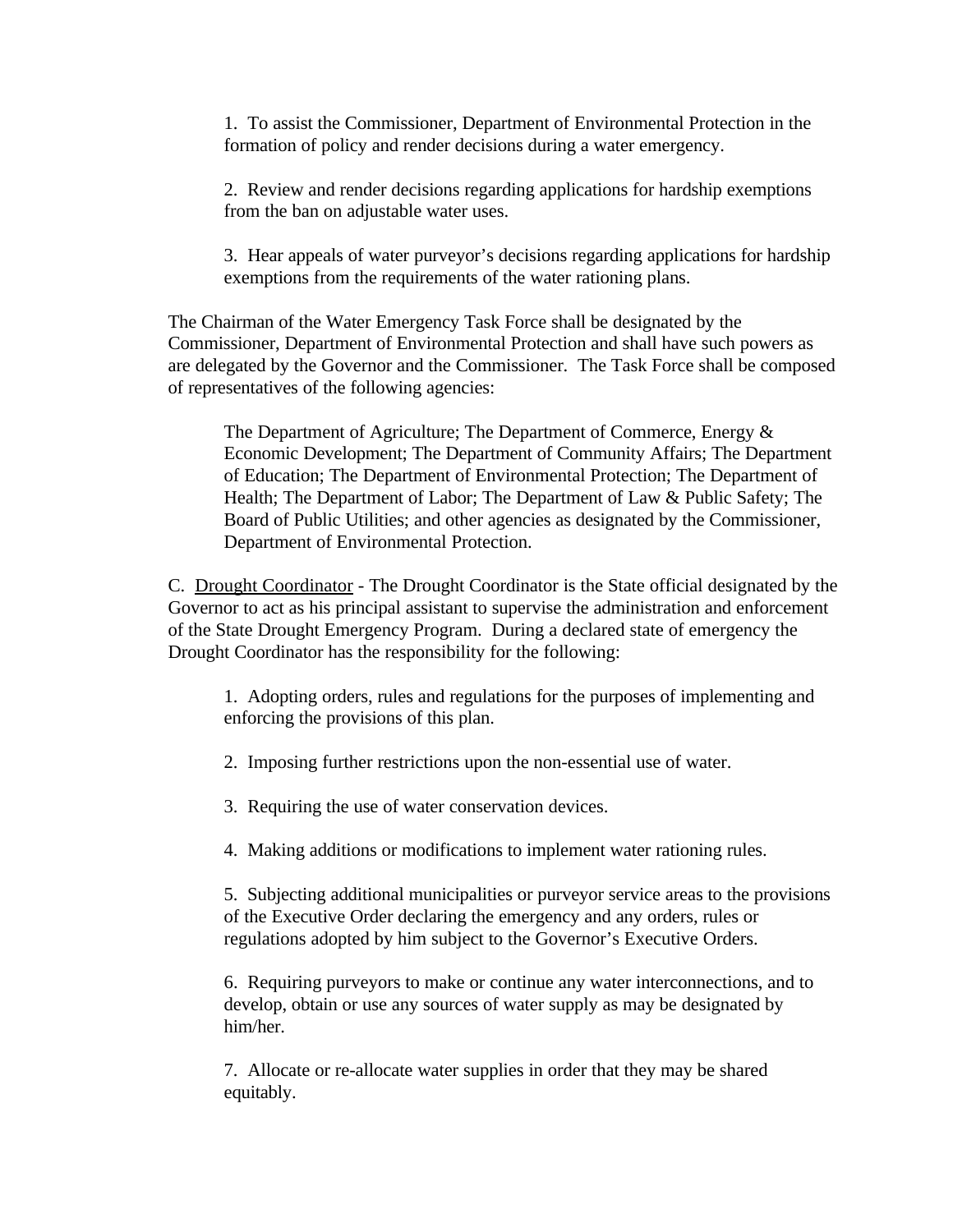8. Order temporary, part-time or full-time closure of non-residential users where necessary to avoid a system failure.

NOTE: The Drought Coordinator may provide for such exemptions or exclusions from any such order, rule or regulation adopted pursuant hereto in any case where: a) extraordinary hardship would otherwise result; b) no reasonable alternative exists; and c) where such exemption, or class of exemptions, will not interfere with the achievement of the purpose of the Executive Order declaring the emergency and ad further amended.

D. Director, Office of Emergency Management - The officer in charge of the Office of Emergency Management of the N.J. State Police. He/she serves as the principal staff assistant to the Drought Coordinator for all drought emergency response operations and mission matters and is responsible for:

1. Determining immediately, the types of relief aid most urgently needed in each affected area.

2. Coordinating State relief activities with Federal Emergency Management Coordinator.

3. Assist with the implementation of the New Jersey Drought Emergency Plan and other disaster related plans as necessary.

4. Coordinating the administration of relief activities of State agencies, the Office of Emergency Management staff, the American Red Cross, the Salvation Army, church organizations, and other volunteer relief organizations through the respective agency heads.

5. Ensuring that all State agencies are carrying out their designated disaster assistance roles under the statutory authorities and policies governing their operations in coordination with the Water Emergency Task Force.

6. Receiving, consolidating and reporting drought damage assessment and enforcement information to the Governor in coordination with the Water Emergency Task Force.

7. Requesting and coordinating assistance from other states under State mutualaid agreement and from the Federal Government when the resources of New Jersey are inadequate to cope with an emergency, in coordination with the Water Emergency Task Force.

8. Processing all project applications for drought relief projects and the accompanying document required by Federal-State Agreements from State and political subdivisions.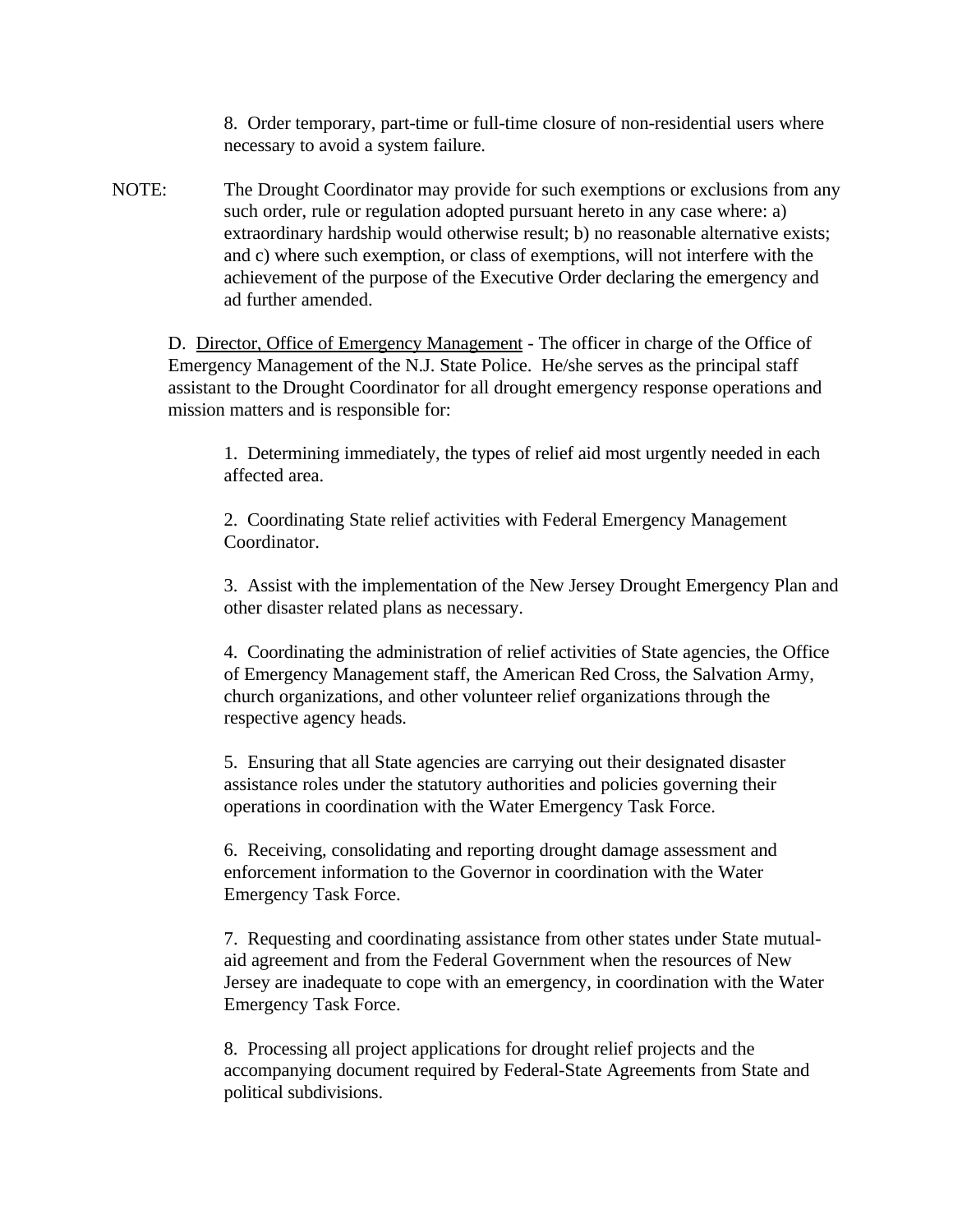9. Assisting county and municipal governments performing drought relief activities.

10. Reviewing all drought relief applications under Federal-State Agreements and recommending approval or disapproval.

11. Certifying that applications meet Federal requirements and the terms of the Federal-State Agreement.

12. Maintaining records of applications to ensure that they are submitted within the prescribed time limit.

13. Advising and assisting other State staff officers in the operation aspects of their activities in connection with drought emergency response requirements.

15. Directing the collection of data and narrative information to respond to the needs generated by the drought disaster, and if required, for the Governor's request for drought assistance from the Federal Government.

16. In the event of a county declared emergency, monitor county assistance and enforcement activities and assist if required.

E. Drought Emergency Organizational Structure: See Appendix I

# V. CONCEPT OF OPERATIONS

A. The Emergency Water Supply Allocation Plan Regulations, N.J.A.C. 7:19A establishes the prioritized allocation of water supplies which will be implemented by the Department of Environmental Protection with the assistance of other State and local agencies once a water emergency is declared. It also establishes the "Phases" which denote the severity of the water emergency and upon which the prioritized allocation of water supplies and restrictions are based. It should be noted that Phase IV is a disaster phase and emphasis must be placed on providing for a source of potable water that can be guaranteed. Therefore, resources necessarily associated with water delivery should be managed in anticipation of the possibility of Phase IV being declared. The following is a prioritized list of water uses as reflected in the rules and regulations on water shortages.

- 1. Essential uses for public safety, health and welfare including fire protection.
- 2. Essential uses for food preparation.
- 3. Essential residential uses.
- 4. Commercial and industrial uses impacting jobs.
- 5. Nonessential municipal, commercial and industrial uses.
- 6. Nonessential residential uses (specifically outdoor uses).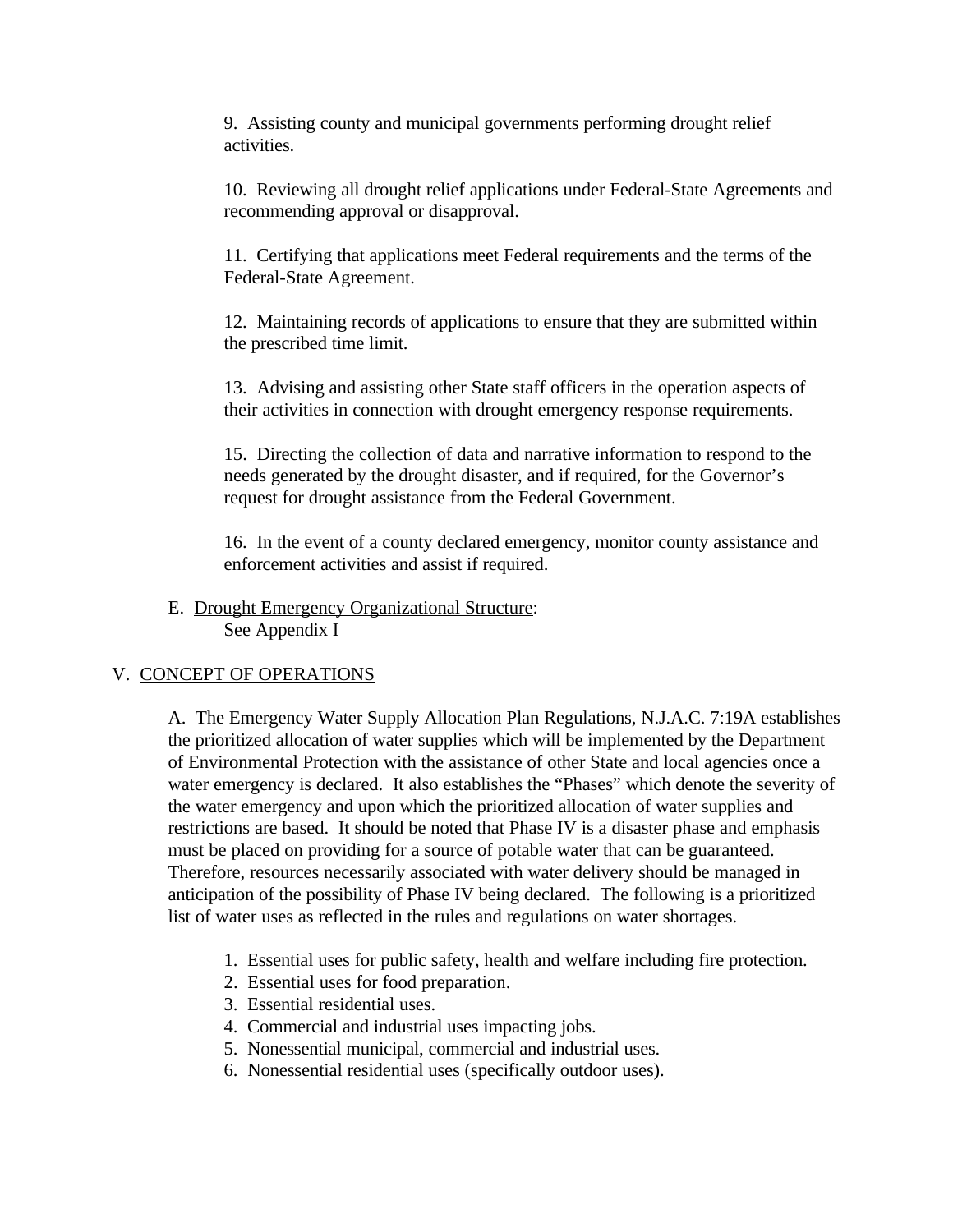B. Prior to actual declaration of a water emergency by the Governor, the Commissioner, Department of Environmental Protection may call for actions to be taken under its nonemergency powers in order to reduce the likelihood of impact of any impending emergency. Where such situations involve a lack of precipitation, the Commissioner may identify the affected area of the State as being in a "Drought Warning" condition. The purpose of declaring a drought warning is to bring the possibility of an emergency to the attention of the public, encourage their voluntary conservation, and prepare them for more severe conditions if the situation deteriorates.

C. In those areas where the Delaware River Basin Commission exercises authority, the Commission may declare a drought warning in the affected parts of New Jersey. When the Delaware River Basin Commission, in accordance with its rules and procedures, declares a drought emergency based on the storage in New York City's Delaware Basin reservoirs, thereby impacting the New Jersey portion of the Delaware River Basin, the Governor must also declare a water emergency in the New Jersey portion of the Basin. The Department of Environmental Protection shall coordinate the implementation of N.J.A.C. 7:19A and 7:19B with the Delaware River Basin Commission.

D. Pursuant to the "Agricultural Retention and Development Act," P.L. 1983, C.32, agricultural activities on land in a municipally-approved program shall be exempt from N.J.A.C. 7:19A unless the Governor declares that the public safety and welfare require otherwise.

E. Once a water emergency is declared by the Governor, the Commissioner, Department of Environmental Protection shall immediately determine the severity of the water emergency and order the implementation of the activities specified in the appropriate phase or phases outlined below. Reservoir levels, stream flow, water quality conditions, ground water levels, time of year and other relevant criteria will be considered in determining the phase and the proper point of transition from one phase to another during an emergency.

- F. Drought Emergency Phases
	- 1. Phase I. Available water supply levels are determined to be below normal.

a. Voluntary water conservation will be encouraged and all agencies of State and local government will initiate an intensive campaign to inform the general public of the worsening drought situation. Such public awareness campaigns will stress specific water saving measures for curtailing residential and industrial water usage.

b. A ban on some or all "adjustable water uses" may be instituted at this time including the following: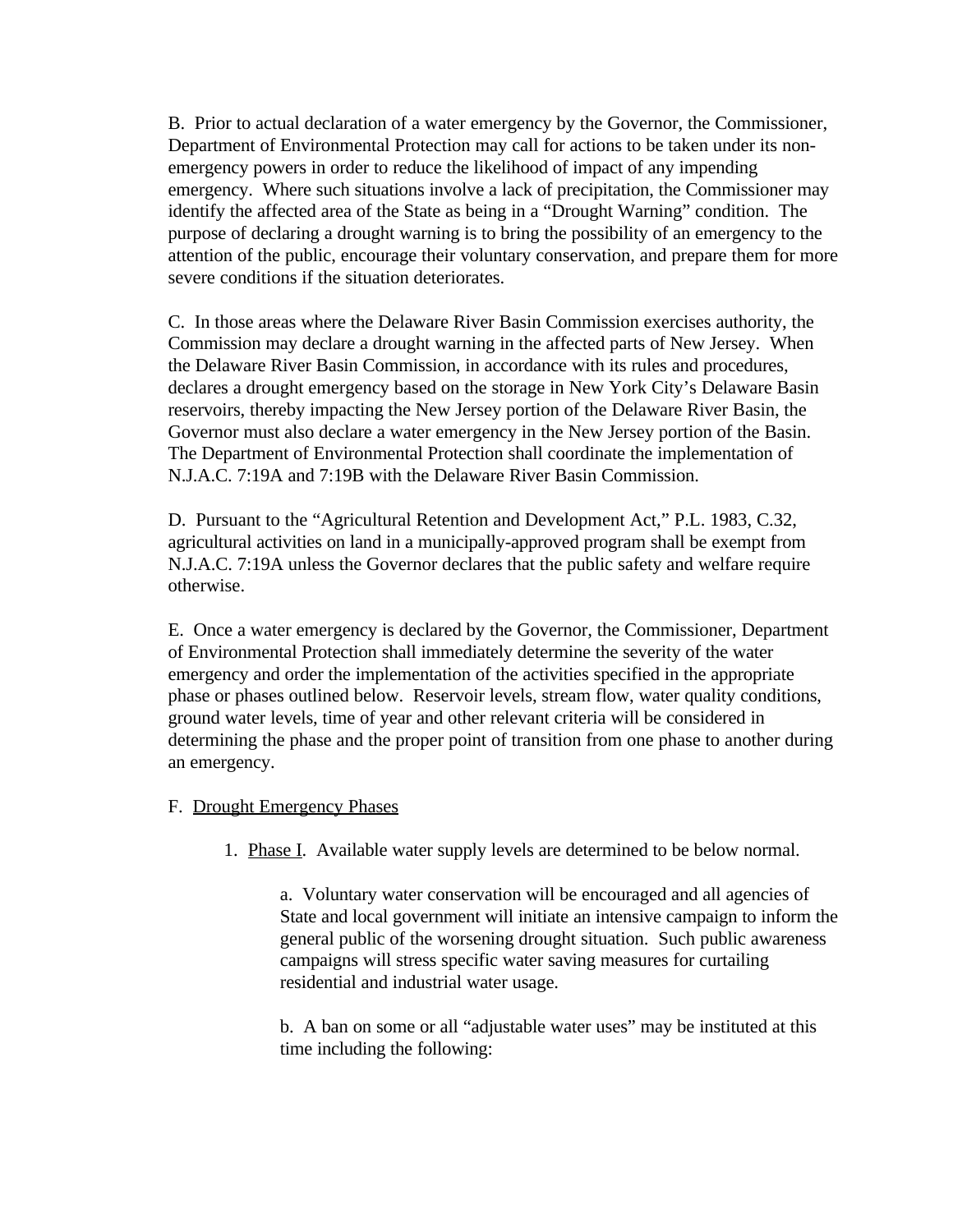1. The watering of all plant growth, except commercially grown food crops, sod at commercial sod farms and nursery stock at nurseries or retail outlets.

2. The noncommercial washing of vehicles, except by businesses engaged exclusively in car washing or in those instances where a threat to public health may exist.

3. The washing of streets, driveways, sidewalks, or paved areas.

4. The serving of water in restaurants, clubs or eating places unless specifically requested by the patron.

5. The use of water for flushing sewers by municipalities or any public or private entity except as deemed necessary and approved in the interest of public health or safety by municipal health officials.

6. The use of fire hydrants by fire companies for testing and fire department drills except as deemed necessary in the interest of public safety and specifically approved by the municipal governing body and the purveyor.

7. The use of fire hydrants by municipal road departments, contractors and all others, except as necessary for fire fighting or protection purposes.

8. The use of water for all outdoor recreational purposes.

9. Any other uses of potable water may be designated by the Water Emergency Task Force as adjustable. Such designations shall be made by rule or order and shall be effective immediately upon adoption by the Commissioner, Department of Environmental Protection and shall be published in the New Jersey Register as soon thereafter as possible.

10. Exemptions from the "adjustable water uses" may be designated by the Water Emergency Task Force as provided for in N.J.A.C. 7:19A-9.1.

c. Variables affecting the application of a ban on "adjustable water uses" include but are not limited to the following:

- 1. Severity of the water emergency
- 2. Time of the year.
- 3. Climatic conditions.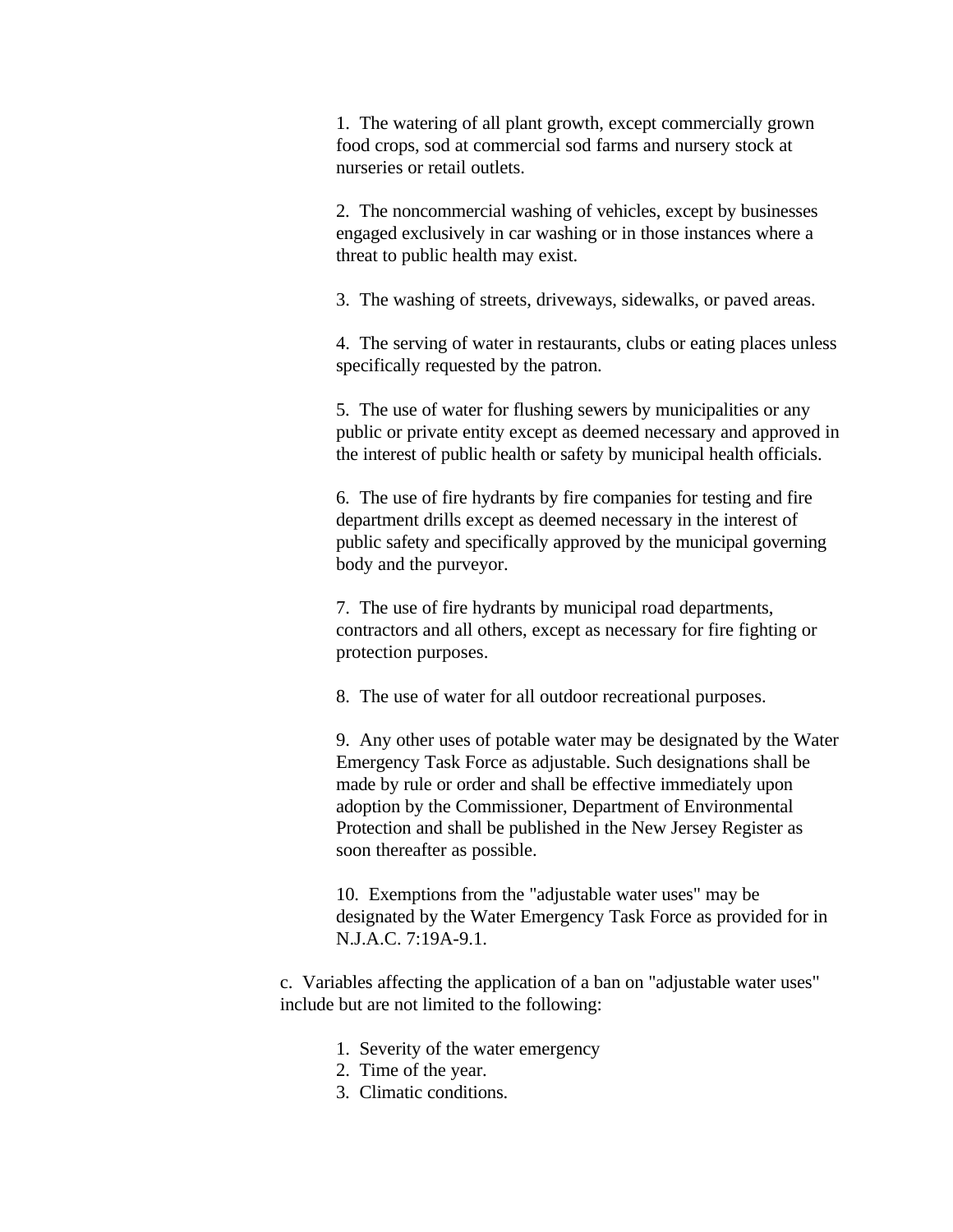d. Exemptions from the "adjustable water uses" listed above may be designated by the Water Emergency Task Force and any person wishing to be exempt from the ban on "adjustable water uses" may file for the same in accordance with N.J.A.C. 7:19A-9.1.

e. Procedure for the selective curtailment during a water emergency

1. The Department of Environmental Protection shall require the purveyors and self-supplied water users to submit appropriate information during Phase I, in order to prepare for possible water curtailment.

2. The data shall be revised and updated to incorporate new data or consumption as appropriate

f. The State, in coordination with local governments, agencies of the Federal Government and adjacent state governments, will explore the development of alternative and/or new fresh water sources to augment and expand the existing State-wide reservoir systems and capacities. Provision for the funding of such activities will be necessary through legislative enactment. The objectives of such activities are to uncover and develop previously untapped water sources.

g. If the Phase I activities fail to achieve water demand management objectives, Phases II through IV shall be implemented in a manner that reflects the existing water supply conditions.

2. Phase  $II$ . The severity of the water shortage is a substantial threat to the public health and welfare.

a. Non-residential users, which are all users of water except those in single family homes or multiple family homes with individual meters, shall be subject to the water emergency rate schedule as provided by N.J.A.C. 7:19B.

b. Water rationing shall be instituted at a maximum daily rate of 50 gallons of water per person for residential users. Residential users are those users of water who are in single family homes or multiple family homes with individual meters.

c. Based on the limitations on water use imposed during Phase II or a subsequent Phase of an emergency and the number of customers served by an affected water purveyor, each such purveyor shall be assigned a water use allocation target. The affected purveyors shall be required to make good faith efforts to remain within these targets. Such targets may be modified in subsequent Phases of the emergency.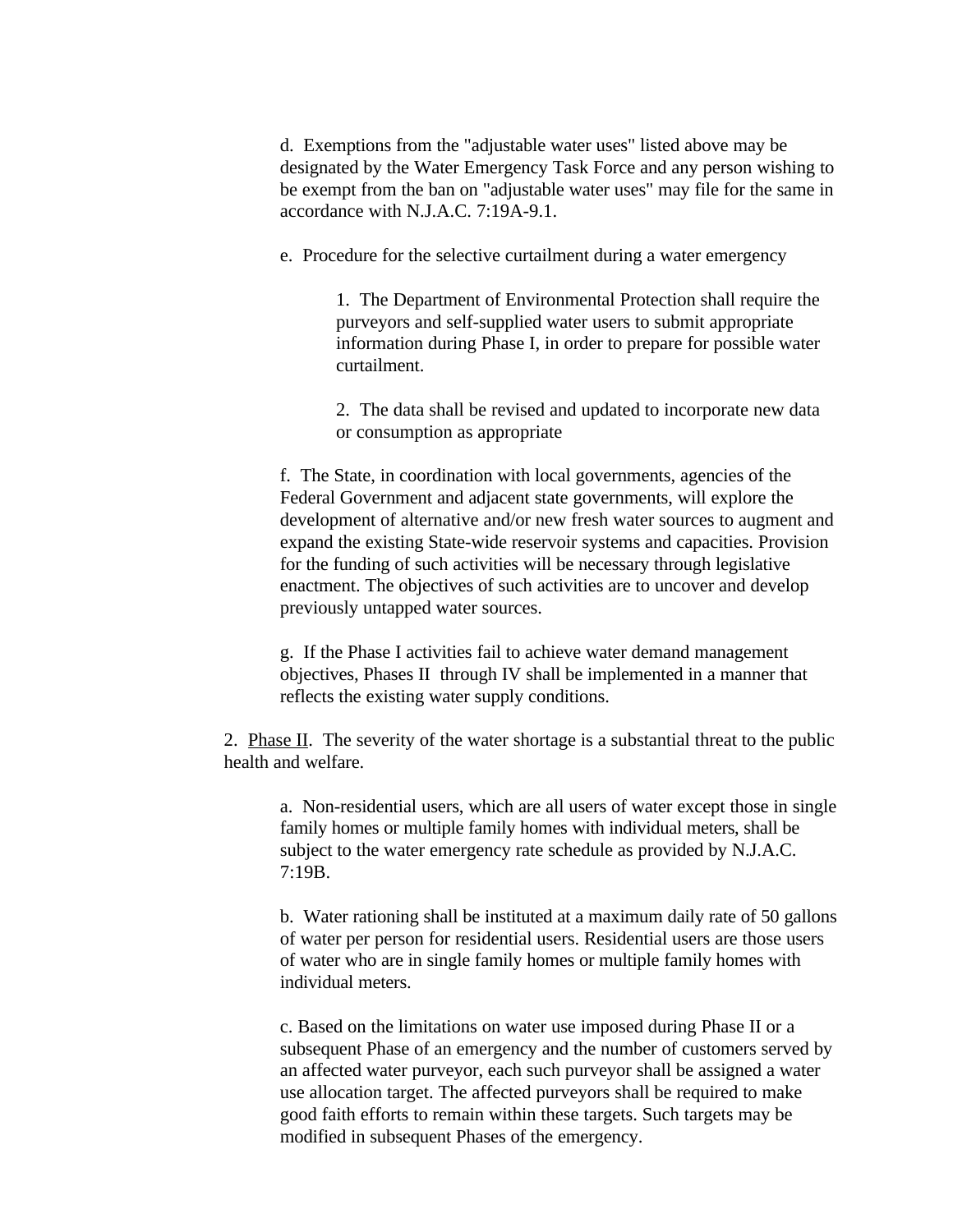d. Any person wishing to be exempt from the requirements of these limitations may file an application for a hardship exemption in accordance with N.J.A.C. 7:1 9A-9.2.

3. Phase III. Crisis level of Potable water.

a. This stage requires further rationing of water supplies to all sectors and the selective/partial curtailment of industrial water users in accordance with N.J.A.C. 7:19A-6.

b. Selective curtailment of large industrial users shall be based on the following:

- 1. Water consumption per work site.
- 2. Number of employees per work site.
- 3. Essential nature of the industry.
- 4. Other pertinent data.

c. After considering the essential nature of the industry and other pertinent data, the first priority for curtailment shall be those industries with high water use and a low number of employees per work site relative to water use.

4. Phase IV. Disaster stage.

a. Public health and safety cannot be guaranteed. Water quality is a major concern.

b. Maintenance of health facilities shall be at emergency levels.

c. Industrial use shall be further curtailed and selective closings shall occur. Interruptions in water service may be necessary.

d. Further deterioration of the water supply may require relocation of large sections of the population and closing of all commercial and industrial facilities.

G. Restrictions, limitations, surcharges, orders, allocations, curtailments, selective closings, and all administrative and enforcement actions should be undertaken equable and with the welfare of the general public foremost in mind. Implementation of the Plan may require imposing seemingly unnecessary actions on a small portion of the population in order to more effectively enforce those actions of the surrounding population at large. An example might be a restriction on using private wells to water lawns when use of reservoir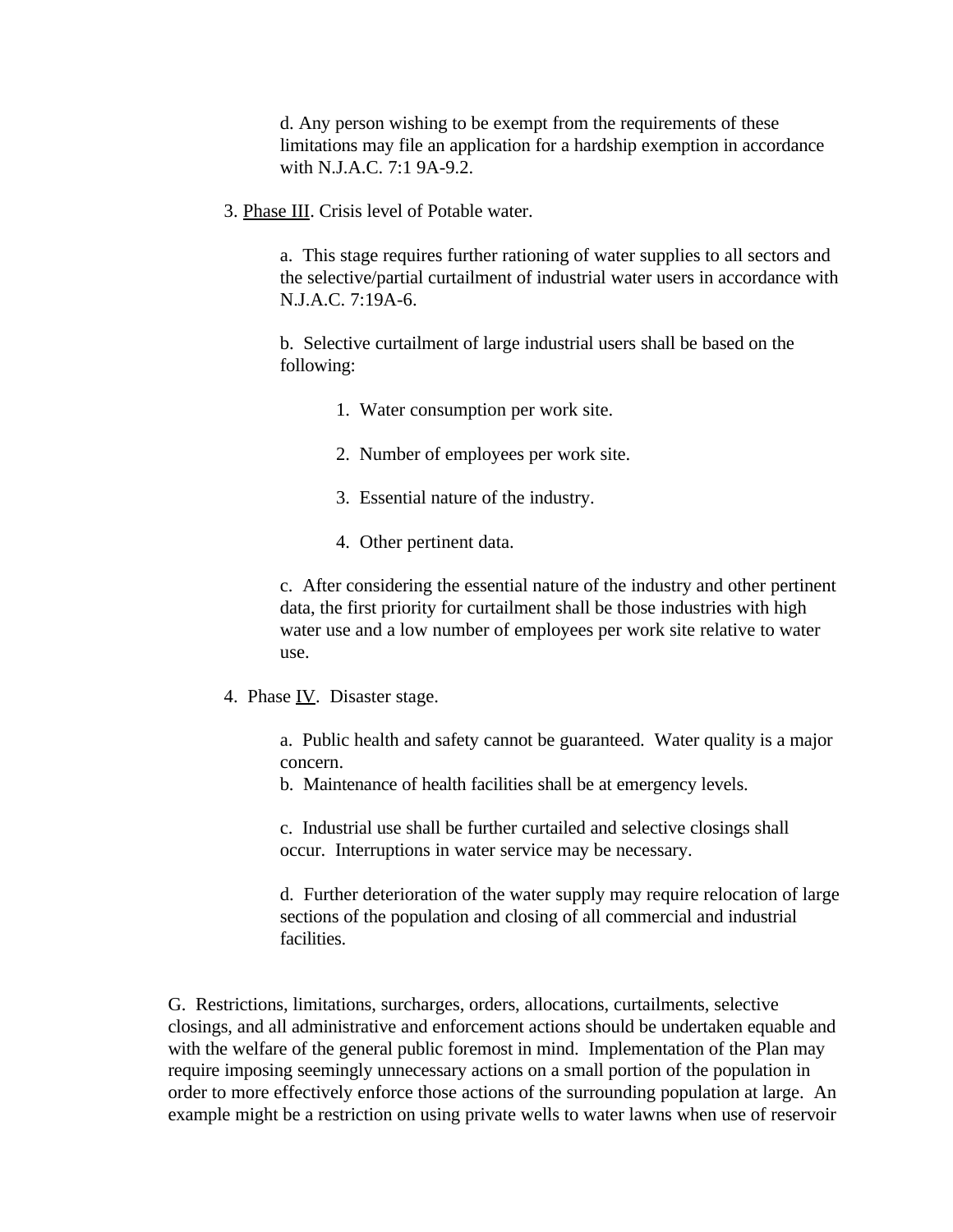supplied municipal system water for lawn watering is prohibited because this would facilitate uniform enforcement and project to the public the appearance of uniform enforcement. The Water Emergency Task Force has responsibility for hearing appeals. Prior Water Emergency Task Force decisions and judicial review of those decisions have set precedents on specific uses and the general basis for granting exemptions.

H. Executive Orders and Administrative Orders issued to implement water emergencies and water use restrictions will be distributed to counties and municipalities via the State Emergency Management organization in accordance with the following procedures.

1. A letter or memorandum of transmittal will be addressed to each County Emergency Management Coordinator and be signed by the State Deputy Director, Office of Emergency Management. This transmittal document will state that there are three (3) copies of the orders for county government, one copy each for the County Clerk, County Prosecutor and the Chief Executive, and three (3) copies of each municipality in the county, one copy each for the Major, Municipal Clerk and the Chief of Police.

2. The transmittal document and order copies will be hand delivered to each County Emergency Management Coordinator by a member of the State Police attached to the appropriate Regional Emergency Management Office and a signed receipt obtained.

3. The copies for county officials will be distributed by the County Emergency Management Coordinator and a receipt of delivery obtained for each.

4. The copies for each municipality will be distributed to each municipal police department and a receipt of delivery obtained for each set of copies. The three sets will then be distributed by the municipal police department. If a municipality does not have a police department delivery shall be made to the municipal clerk and a receipt of delivery obtained.

5. Distribution of the orders shall be made within 8 hours of receipt and all receipts of delivery shall be mailed to the State Office of Emergency Management before close of business the next working day.

#### VI. RESPONSIBILITIES

#### A. Planning and Direction:

1. The New Jersey State Office of Emergency Management is responsible for the preparation of the New Jersey Drought Emergency Plan and for providing guidance to county and municipal Emergency Management Coordinators for preparation of drought emergency plans for their jurisdictions. The New Jersey State Office of Emergency Management will respond to requests for implementing assistance from County Emergency Management Coordinators. Assistance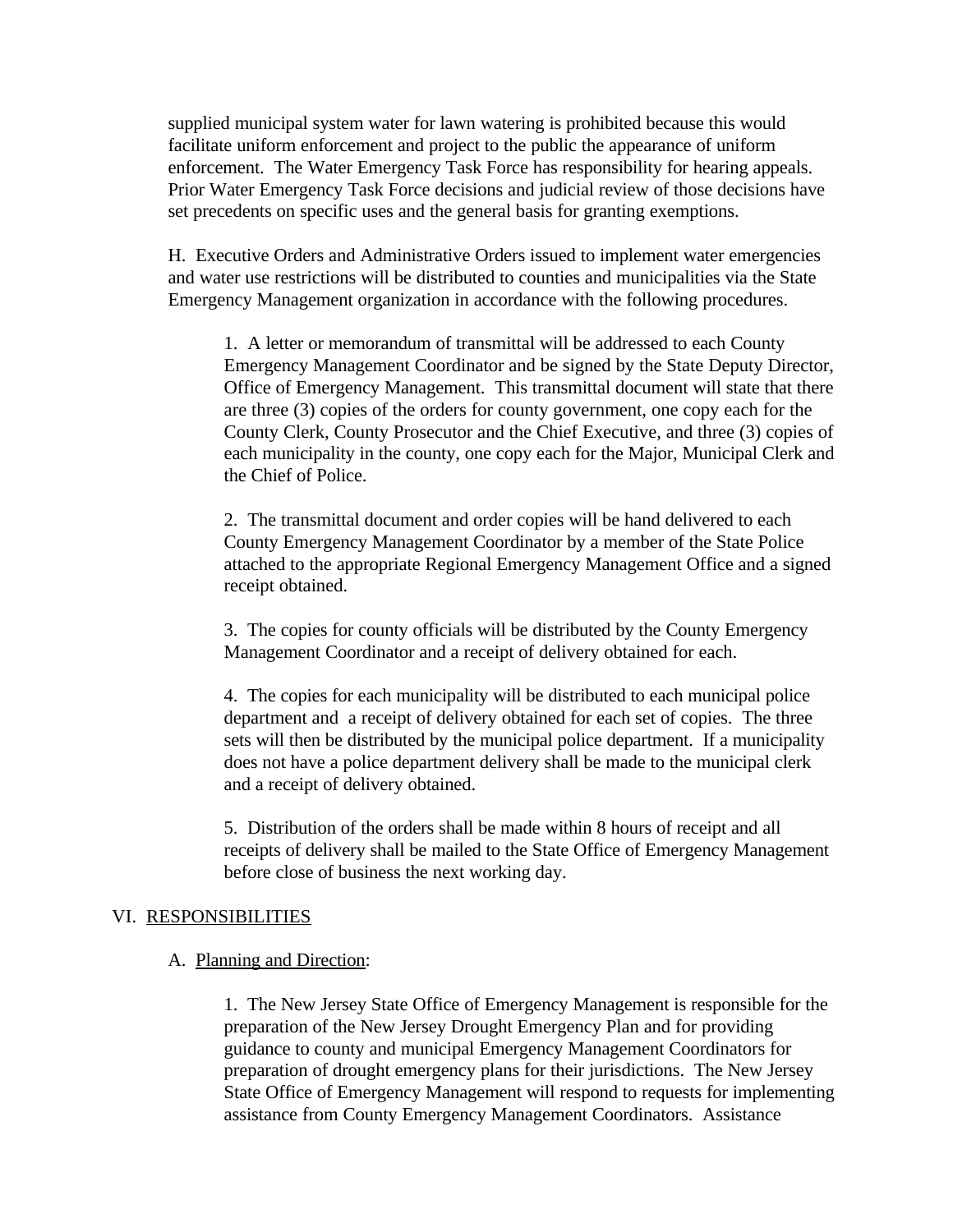rendered will include coordination of available State agency assistance in transportation, traffic control, temporary lodging, water supply, mass care centers and evacuated area security operations. The New Jersey State Office of Emergency Management shall review drought disaster plans, and make recommendations for revisions and/or approvals.

2. County Emergency Management Coordinators have overall responsibility for supervising the preparation of municipal drought emergency plans within their respective jurisdictions and for coordinating their implementation as required by the situation.

3. Municipal Emergency Management Coordinators have the primary responsibility for drafting drought emergency plans in consonance with the planning guidance provided in Appendices III through XI inclusive. Drafts of municipal plans will be submitted through the County Emergency Management Coordinators to the New Jersey State Office of Emergency Management for review and approval or revision as may be directed. Municipal Emergency Management Directors are responsible for implementation and supervision of their Drought Emergency Plans and, in this connection, will make water relief determinations and coordinate the activities of municipal police agencies and volunteer groups performing local control operations.

4. The State Department of Environmental Protection (DEP) is responsible for managing the water supply through a uniform water diversion permit system and fee schedule; a monitoring, inspection and enforcement program; a program to study and manage the State's water resources and plan for emergencies and future water needs; and regulations to manage the waters of the State during water supply and water quality emergencies.

#### B. Control & Regulation of Water Supplies (Emergency Status)

1. Municipal Emergency Management organizations have primary responsibility for local control of supplemental water supplies within their municipality under the direction of the Mayor or chief elected official.

2. All municipalities and counties wholly or partly within the affected areas must allocate manpower and resources available within their respective jurisdiction for a) enforcement of the Emergency Water Supply Allocation Plan Regulations, N.J.A.C. 7:19A-1.1 et seq. and the Water Emergency Surcharge Schedule Rules, N.J.A.C. 7:19B-1.1 et seq. b) the prohibitions set forth in an Executive Order, and such other orders as may be subsequently issued. Violations of such prohibitions of the Emergency Water Supply Allocation Plan Regulations and the Water Emergency Surcharge Schedule Rules, including failure to pay excess use charges or other charges imposed pursuant to N.J.A.C. 7:19A-1.1 et seq. or N.J.A.C. 7:19B-1.1 et seq., the refusal to permit access of purveyor personnel or otherwise to provide necessary billing information as required by the Emergency Water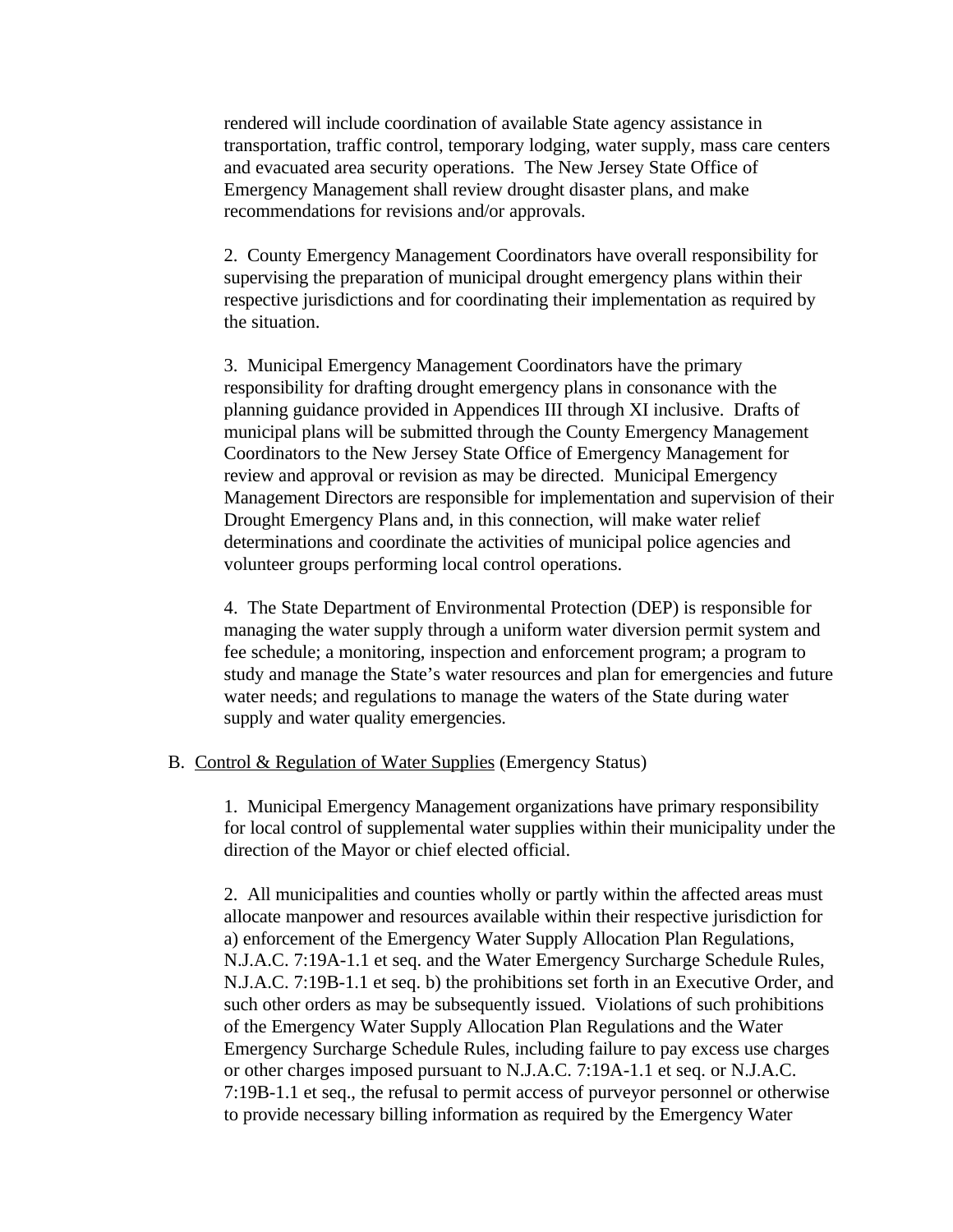Supply Allocation Plan regulations, shall be prosecuted by the municipal and/or county officials under the penalty provisions of the Civil Defense and Disaster Control Act, N.J.S.A. Appendix A:9-49, in accordance with the Penalties Enforcement Act, N.J.S.A. 2A:58. Municipal police officers may, at the discretion of the municipality, issue warnings to first time offenders in the event violations are nominal.

3. The New Jersey State Police, county police and police forces from neighboring communities will provide manpower and local control in communities without a police force and/or where local police may require assistance.

4. Emergency Management Auxiliary Police, under the control and supervision of a municipal police chief, may be called upon to supplement police efforts.

# C. Security

1. The municipal police forces have primary responsibility for security and the maintenance of law and order within their municipalities.

2. The New Jersey State Police and county police will respond to requests for security assistance in communities where there is no local police force, or where support is requested.

3. The New Jersey National Guard, with concurrence from the State Police and on order of the Governor or Chief of Staff, New Jersey Department of Military and Veterans' affairs, will assist in providing disaster area security. Requests for such support will be made through appropriate channels by the County Emergency Management Coordinator.

# D. Mass-Care Centers

1. The municipal governments, through the local Emergency Management Coordinator, have primary responsibility for the establishment of mass-care centers (e.q., water depots, expedient sanitary facilities, field showers).

2. The County Emergency Management Coordinator will assist municipal masscare operations, when requested by the local Emergency Management Coordinator, by providing facilities to the municipality and coordinating assistance.

3. The New Jersey State Office of Emergency Management will monitor masscare operations throughout the State and coordinate the assistance provided by State departments, voluntary agencies and privately owned resources.

E. Disease surveillance - The New Jersey State Department of Health is responsible for monitoring drought related diseases, reporting status to Drought Coordinator and making recommendations. It shall manage and perform health and welfare through county Emergency Management Coordinators, municipal Emergency Management Coordinators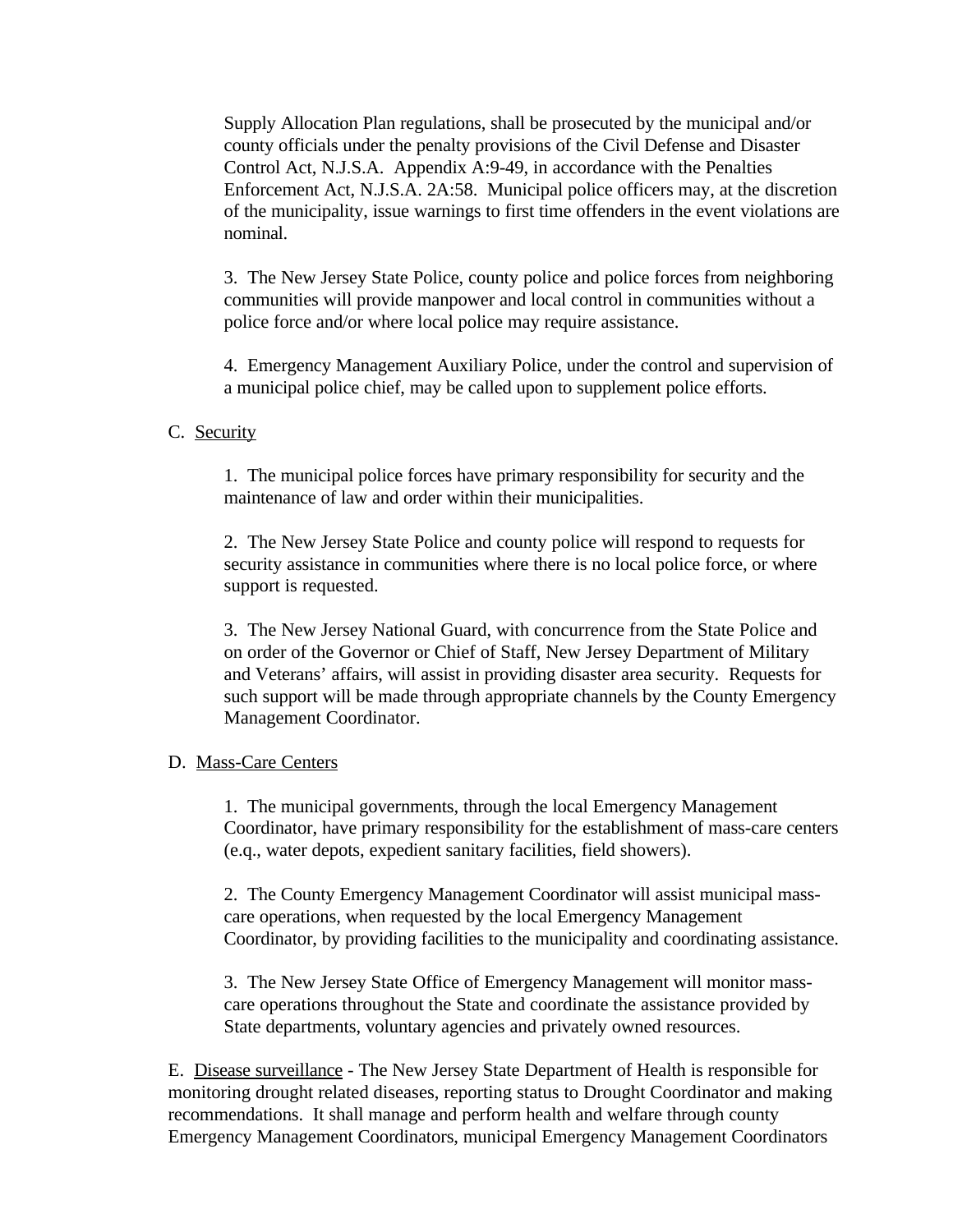and local health officials.

F. Emergency Information - The Governor's Press Secretary presents periodic releases and bulletins to the news media. If necessary, he/she arranges for the Governor to broadcast releases over the Emergency Broadcast System.

G. Emergency Communications - The New Jersey State Office of Emergency Management utilizes a variety of communication networks for providing alert/warning notifications to the public as well as maintaining contact with State, county and municipal government Emergency Management officials.

H. Water Depots - The county and municipal governments have the primary responsibility for supervising and conducting water depot operations within their jurisdictions. If these operations cannot be carried out by county and municipal government, assistance should be requested from the New Jersey State Office of Emergency Management through the County Emergency Management Coordinator.

I. Welfare Services - The New Jersey Department of Human Services, supported by volunteer relief agencies, provides and administers State, county and municipal welfare programs.

J. Temporary Housing - The New Jersey Department of Community Affairs administers the federally funded Temporary Housing Program. The American Red Cross, acting within their jurisdiction, has the capability of providing emergency temporary housing for disaster victims.

K. Food Services - The New Jersey Department of Agriculture, supported by the New Jersey Department of Health, the New Jersey Department of Military and Veterans Affairs (National Guard), and volunteer relief agencies, in coordination with the Emergency Management Coordinator, will insure that adequate, healthful and safe surplus food commodities are equitably distributed to eligible disaster victims.

L. Unemployment Assistance - The New Jersey Department of Labor will provide special attention to workers laid off as a result of plant closing through its Unemployment Insurance Program.

M. Industry - The New Jersey Department of Labor and the New Jersey Department of Commerce, Energy and Economic Development are responsible for identifying those industries that are essential to the health, welfare, and safety of the residents of the State of New Jersey. Those could include but not limited to: food processing and distribution centers, pharmaceutical manufactures and energy producers. This information will be provided upon request, to the Drought Coordinator and to the Director, Office of Emergency Management.

N. Crisis Counseling - The New Jersey Department of Labor, supported by the New Jersey Department of Human Services, the New Jersey Department of Health, and volunteer relief agencies, will provide family and unemployment counseling, casework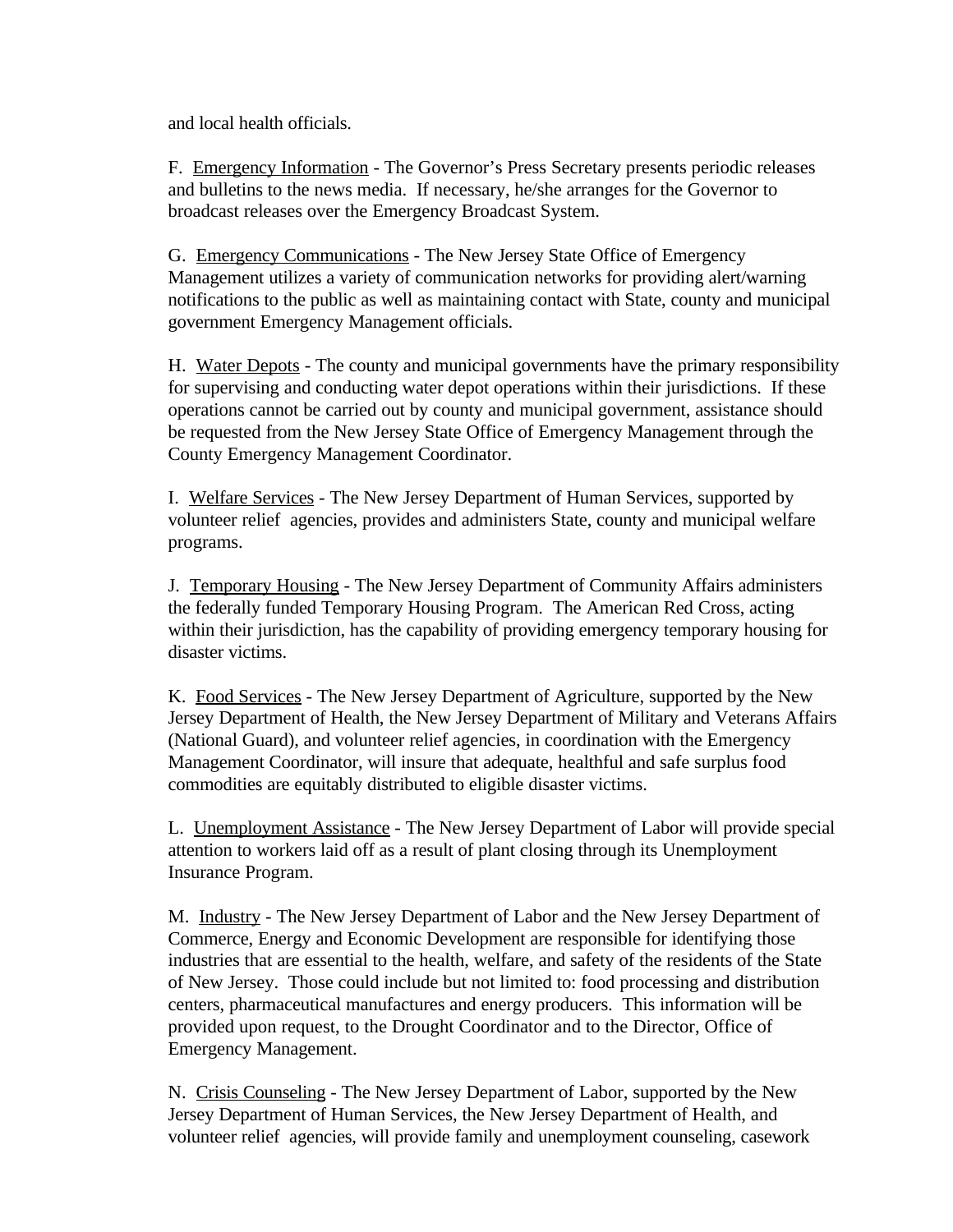services and mental health and assistance to victims of disaster.

O. Legal/Consumer Services - The New Jersey Department of Law and Public Safety, supported by the New Jersey Department of Public Advocate, will provide investigators, attorneys, advice, arbitration and litigation for victims of a disaster.

P. Tax Assistance - The New Jersey Department of the Treasury provides tax consultants to advise disaster victims on matters involving tax issues.

Q. Water Management - The New Jersey Department of Environmental Protection directs and controls the water systems and their use of available water supplies. Modifications of all potable water systems shall be approved by this agency.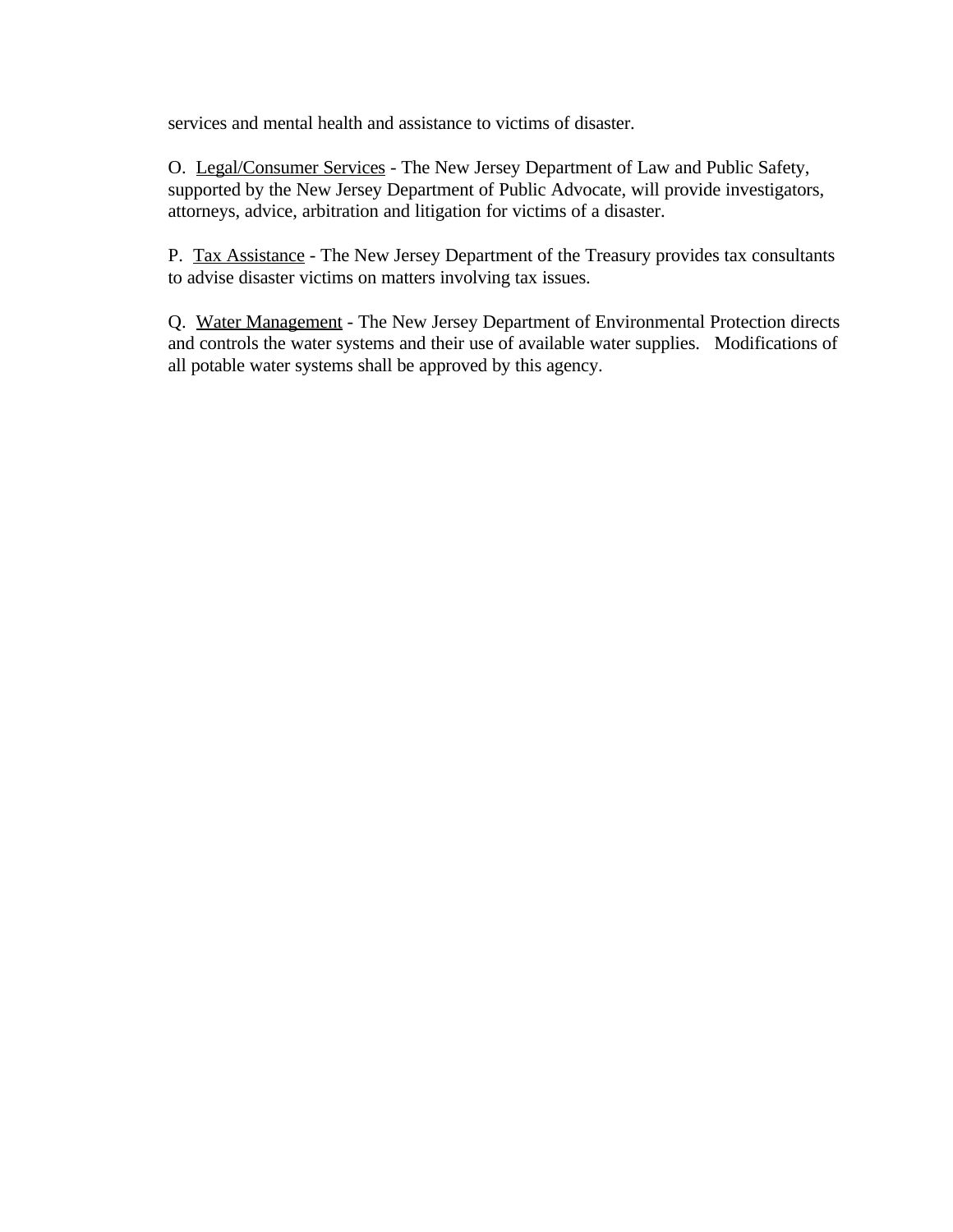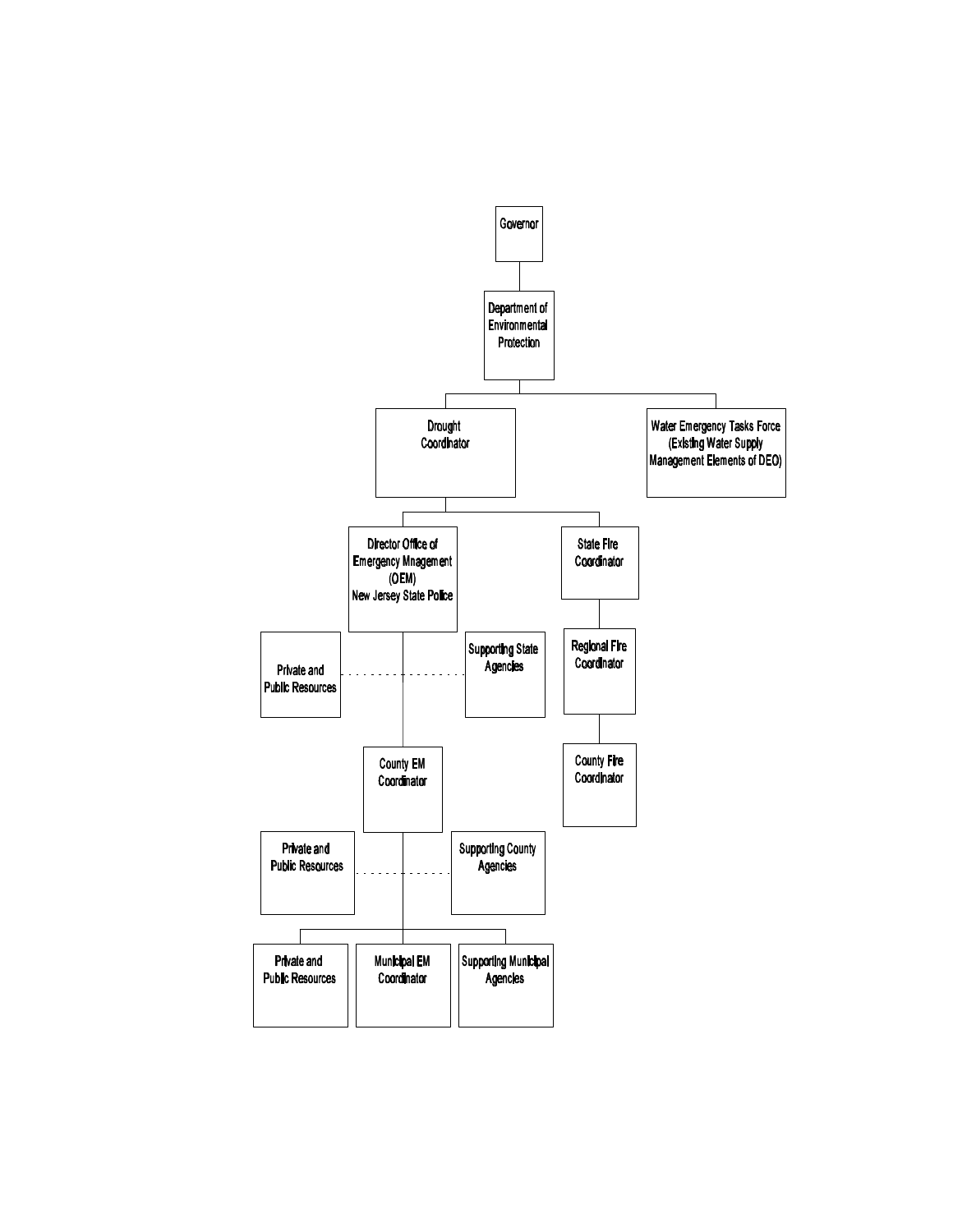| NEW JERSEY STATE DROUGHT EMERGENCY PLAN                                                                                                                                                                                                                                                                                                                                                                |                                                                                                                                                                                                                                                                    |                                                                                                                                                                                                                                                                                                           |                                                                                                                                                                                                                                                              |                                                                                                                                                                                                                                                        |                                                                                                                                                                                                                                                                                        |                                                                                                                                                                                                                                                                                                                                |  |  |  |  |
|--------------------------------------------------------------------------------------------------------------------------------------------------------------------------------------------------------------------------------------------------------------------------------------------------------------------------------------------------------------------------------------------------------|--------------------------------------------------------------------------------------------------------------------------------------------------------------------------------------------------------------------------------------------------------------------|-----------------------------------------------------------------------------------------------------------------------------------------------------------------------------------------------------------------------------------------------------------------------------------------------------------|--------------------------------------------------------------------------------------------------------------------------------------------------------------------------------------------------------------------------------------------------------------|--------------------------------------------------------------------------------------------------------------------------------------------------------------------------------------------------------------------------------------------------------|----------------------------------------------------------------------------------------------------------------------------------------------------------------------------------------------------------------------------------------------------------------------------------------|--------------------------------------------------------------------------------------------------------------------------------------------------------------------------------------------------------------------------------------------------------------------------------------------------------------------------------|--|--|--|--|
|                                                                                                                                                                                                                                                                                                                                                                                                        |                                                                                                                                                                                                                                                                    |                                                                                                                                                                                                                                                                                                           |                                                                                                                                                                                                                                                              | DROUGHT PLANNING MATRIX - APPENDIX II                                                                                                                                                                                                                  |                                                                                                                                                                                                                                                                                        |                                                                                                                                                                                                                                                                                                                                |  |  |  |  |
| <b>RESIDENTIAL</b>                                                                                                                                                                                                                                                                                                                                                                                     | <b>FIRE</b><br><b>PROTECTION</b>                                                                                                                                                                                                                                   | <b>COMMERCIAL</b><br><b>RETAIL</b>                                                                                                                                                                                                                                                                        | <b>INDUSTRIAL</b>                                                                                                                                                                                                                                            | <b>PUBLIC</b><br><b>SECTOR/OFFICE</b><br><b>BUILDINGS</b>                                                                                                                                                                                              | <b>EDUCATIONAL/R</b><br><b>ECREATIONAL</b>                                                                                                                                                                                                                                             | <b>PUBLIC</b><br><b>HEALTH</b>                                                                                                                                                                                                                                                                                                 |  |  |  |  |
| Restrict usage to<br>essential<br>hygiene, cooking<br>& drinking. Dish<br>and washing<br>machines full<br>load only. No<br>running water<br>shaving & dental.<br>Limited<br>commode use.<br>Limit showers.<br>Install water<br>saving devices.<br>Inspect & repair<br>all water devices.<br>Limit adjustable<br>water uses: lawn<br>watering, car<br>washing,<br>sidewalk washing<br>recreational uses | Minimize<br>washing of<br>vehicles. Use<br>surface water to<br>fight fires. Stop<br>using hydrants<br>for tests, drills<br>$&$ non-<br>firefighting<br>uses.                                                                                                       | Janitorial &<br>maintenance use<br>non-potable<br>water. Limit<br>adjustable water<br>use: watering<br>plant growth,<br>vehicle washing<br>sidewalk washing<br>, non-requested<br>water service in<br>restaurants                                                                                         | Provide<br>requested water<br>use and<br>employment<br>data to DEP.<br>Limit adjustable<br>water uses:<br>water plant<br>growth,<br>washing<br>vehicles.<br>washing paved<br>areas, flushing<br>sewer systems<br>Inspect and<br>repair all water<br>devices. | Limit adjustable<br>water uses: washing<br>vehicles, water plant<br>growth, washing<br>streets & sidewalks,<br>using hydrants for<br>non fire-fighting uses.                                                                                           | <b>Artificial fountains</b><br>off. No additional<br>water for pools, hot<br>tubs, ice rinks, etc.<br>Restrict adjustable<br>water uses: watering<br>plant growth,<br>washing vehicles,<br>driveways,<br>sidewalks. Restrict<br>toilet facilities.<br>Install water saving<br>devices. | Monitor & test<br>water quality.<br>Enforce<br>emergency<br>regulations.<br>Increase disease<br>surveillance.<br>Sample water<br>consumed at<br>health care<br>facilities.                                                                                                                                                     |  |  |  |  |
| 50 GPD per<br>person.<br>Dishwashers off.<br>Intensify<br>inspection $&$<br>maintenance.<br>Restrict all<br>adjustable water<br>uses. No pool<br>use.                                                                                                                                                                                                                                                  | <b>Close State</b><br>parks and<br>forests. Use<br>non-potable<br>water (pools) to<br>fight fires. Use<br>Chemical<br>suppressants.<br>Identify high<br>risk areas.<br>Increase fire<br>prevention<br>surveillance.<br>Establish water<br>depots & fire<br>breaks. | Alternate<br>sanitation sources<br>for refuse $\&$<br>cargo containers.<br>Intensify<br>inspection $&$<br>maintenance of<br>water systems.<br>Ban all<br>adjustable water<br>uses. Implement<br>water emergency<br>rate schedule.                                                                         | Intensify<br>inspection &<br>repair of water<br>devices.<br>Investigate non-<br>potable water<br>sources for<br>plant<br>operations.<br>Restrict all<br>adjustable water<br>uses. Implement<br>water<br>emergency rate<br>schedule.                          | Food service facilities<br>use disposable<br>utensils. Modify food<br>programs to use less<br>water. Intensify<br>inspection &<br>maintenance of water<br>systems. Ban all<br>adjustable water uses.<br>Implement water<br>emergency rate<br>schedule. | Close campgrounds.<br>Discontinue<br>activities at<br>recreational<br>facilities. Secure<br>school showers-no<br>Phys. Ed. Intensify<br>inspection &<br>maintenance of<br>water systems.<br>Postpone sporting<br>events. Ban all<br>adjustable water<br>uses.                          | Reduce hospital<br>patient load.<br>Postpone<br>elective<br>procedures.<br>Identify<br>alternative<br>sources of<br>water. Cease all<br>continuous<br>running water.<br>Intensify<br>inspection &<br>maintenance of<br>water system.                                                                                           |  |  |  |  |
| Limit washing to<br>essential<br>garments.<br>Comply with all<br>local restrictions<br>and precautions.                                                                                                                                                                                                                                                                                                | Initiate mutual<br>aid agreements<br>with<br>departments<br>outside drought<br>area for tanker<br>supplies.<br>Expand fire<br>breaks.<br>Extensive<br>public<br>education<br>efforts.                                                                              | Commercial<br>laundries reduce<br>operations<br>(health $&$<br>essential industry<br>items only). Food<br>service<br>establishments<br>use disposable<br>goods for serving.<br>Hotels/motels<br>secure showers &<br>baths Restrict<br>steam cleaning &<br>horticultural<br>operation on<br>potable water. | Selective<br>curtailment<br>based on water<br>use & workers<br>affected. Shut<br>down high fire<br>risk activities<br>unless fire<br>protection<br>assured without<br>potable water<br>supply.                                                               | Reduce toilet<br>facilities used. Limit<br>toilet flushing. Cease<br>cafeteria food service.<br>No water use for<br>cooling towers or air<br>conditioners.                                                                                             | Modify school<br>lunch. Use<br>disposable utensils<br>for food service.<br>Eliminate<br>maintenance use of<br>water. Maintain<br>recreational<br>facilities.                                                                                                                           | Hospitals cease<br>new admissions<br>where practical.<br>Transfer patient<br>with special<br>treatment<br>requirements.<br>Utilize<br>disposable<br>patient care<br>items-sheets-<br>garments-gowns<br>etc. Use<br>disposable food<br>service items.<br>Flush for fecal<br>waste only.<br>Continue<br>disease<br>surveillance. |  |  |  |  |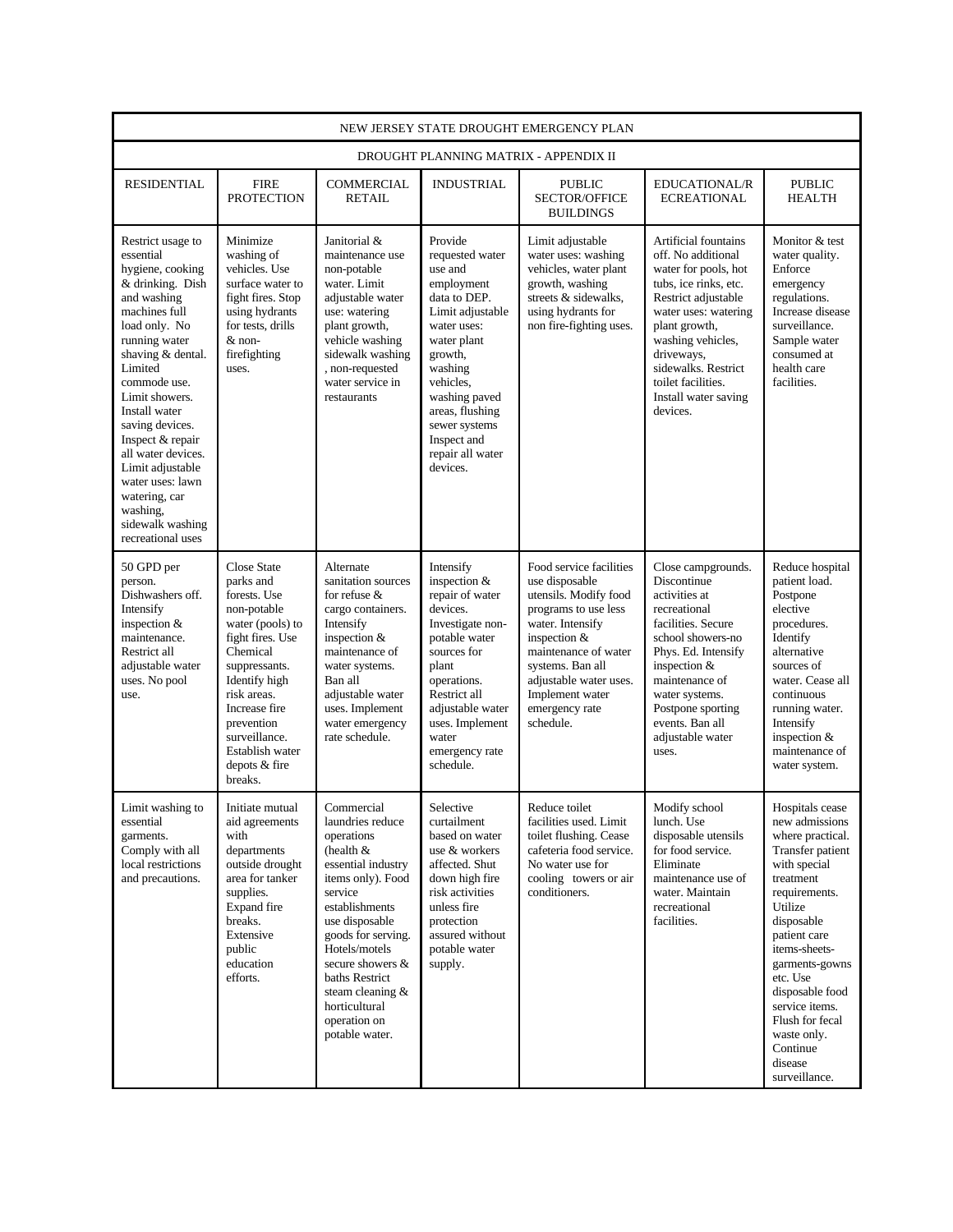| Seek alternate<br>housing for<br>sensitive<br>personnel. Treat<br>water before<br>consumption.<br>Tap water for<br>sanitary purpose<br>only.<br>Recommend<br>alternate water<br>sources. Comply<br>with public<br>advisories. Water<br>outages may<br>occur if shortage<br>deteriorates. | Use surface<br>water. Control<br>fires with fire<br>breaks. Let<br>buildings burn<br>unless non-<br>potable water is<br>available.<br>Backfill system<br>with surface<br>water. | Restaurants and<br>bars use outside<br>water or close.<br>Shut off air<br>conditioning<br>units using<br>potable water.<br>Close<br>laundromats. If<br>conditions<br>worsen-close<br>restaurants, bars,<br>hotels, & motels.<br>Only essential<br>food supply $\&$<br>retail services<br>remain open | Selective<br>closings.<br>Critical<br>industries<br>operating only.<br>Maintain<br>minimum fire<br>safety. If<br>conditions<br>worsen-general<br>shutdown. | Modify working<br>hours of non-essential<br>programs. Shift<br>locations of work to<br>alternate sites. If<br>conditions worsen-<br>shut off water to<br>public buildings.<br>Utilize all State<br>resources in<br>management of<br>disaster area. Close<br>offices and relocate<br>personnel. | Provide alternate<br>drinking water.<br>Monitor all flushing<br>fixtures. Provide<br>portable toilets.<br>Keep schools open<br>for emergency<br>purposes. | Reduce patient<br>load to<br>emergencies<br>only. Intensify<br>disease and<br>water<br>surveillance.<br>User alternate<br>potable water<br>sources. Toilet<br>flushing<br>severely<br>limited.<br>Relocate<br>population if<br>necessary. |
|------------------------------------------------------------------------------------------------------------------------------------------------------------------------------------------------------------------------------------------------------------------------------------------|---------------------------------------------------------------------------------------------------------------------------------------------------------------------------------|------------------------------------------------------------------------------------------------------------------------------------------------------------------------------------------------------------------------------------------------------------------------------------------------------|------------------------------------------------------------------------------------------------------------------------------------------------------------|------------------------------------------------------------------------------------------------------------------------------------------------------------------------------------------------------------------------------------------------------------------------------------------------|-----------------------------------------------------------------------------------------------------------------------------------------------------------|-------------------------------------------------------------------------------------------------------------------------------------------------------------------------------------------------------------------------------------------|
|------------------------------------------------------------------------------------------------------------------------------------------------------------------------------------------------------------------------------------------------------------------------------------------|---------------------------------------------------------------------------------------------------------------------------------------------------------------------------------|------------------------------------------------------------------------------------------------------------------------------------------------------------------------------------------------------------------------------------------------------------------------------------------------------|------------------------------------------------------------------------------------------------------------------------------------------------------------|------------------------------------------------------------------------------------------------------------------------------------------------------------------------------------------------------------------------------------------------------------------------------------------------|-----------------------------------------------------------------------------------------------------------------------------------------------------------|-------------------------------------------------------------------------------------------------------------------------------------------------------------------------------------------------------------------------------------------|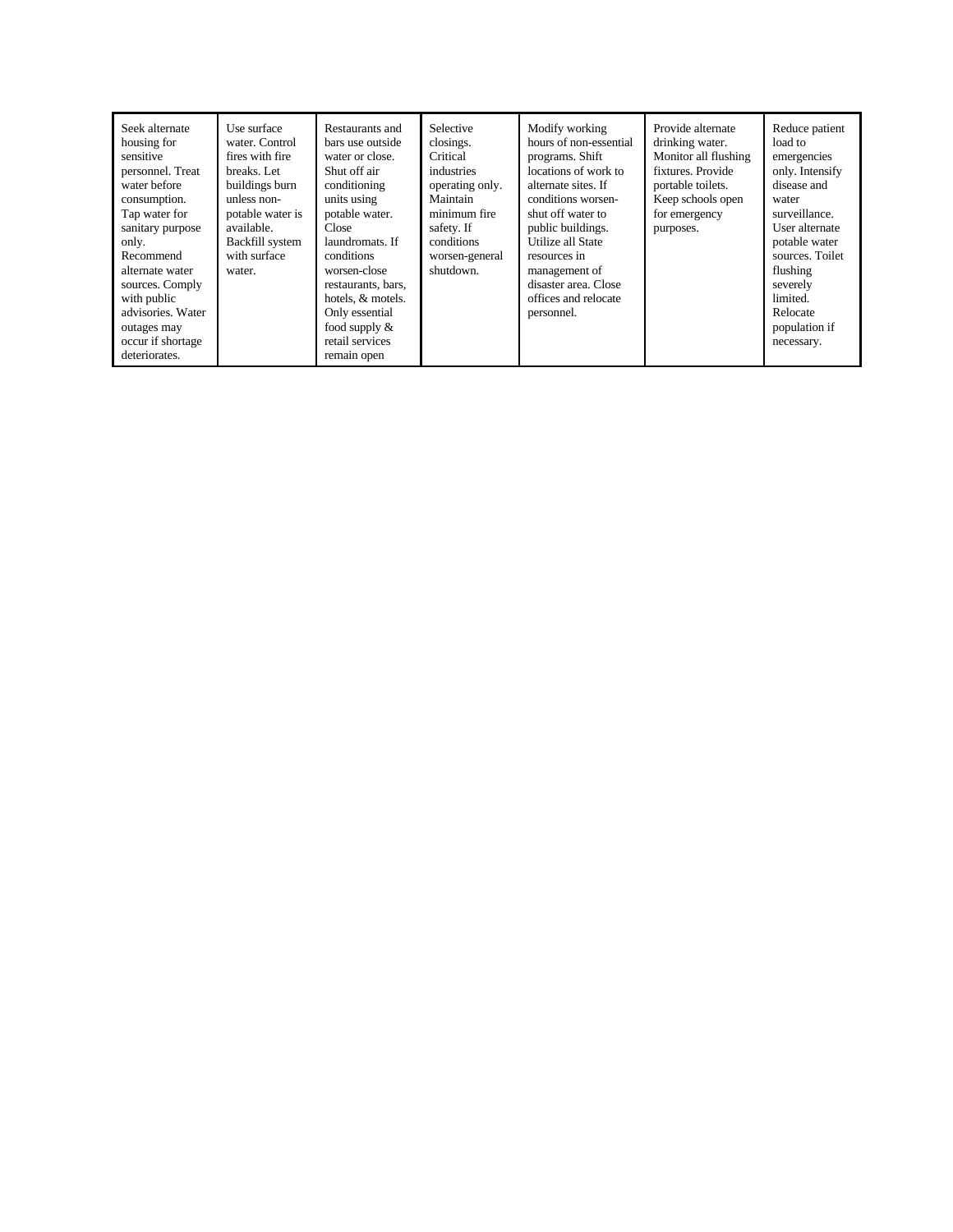# APPENDIX III NEW JERSEY STATE DROUGHT EMERGENCY PLAN

# RESIDENTIAL

# Execution

All residents within the drought affected areas described in the Executive Order declaring the emergency shall comply with the orders issued by the State Drought Coordinator. Residential users means those users of water who are in single family homes or multiple family homes with individual water meters.

# Mission

Residents will conserve water and alter hygienic habits. Changes in food preparation will be implemented.

# **Participation**

Everyone in the drought-affected area.

# Responsibilities

1. To eliminate all non-essential uses of water.

2. To utilize water supplies sparingly in order to extend availability of water.

3. To cooperate with local officials and to comply with local, county, and State mandates.

4. To assist local officials through volunteer services.

5. To assist neighbors, especially the elderly or handicapped, in acquiring adequate potable water supply and to comply with local restrictions on water usage.

#### Phase I

1. Residents should restrict water usage to that essential for use in hygiene, cooking, sanitation and drinking.

2. Appliances which utilize large quantities of water should be operated only with a full load.

3. There should be no long term running of water from the tap. This includes shaving, brushing of teeth, and drinking of water. (Keep a vessel in the refrigerator for cold drinking water).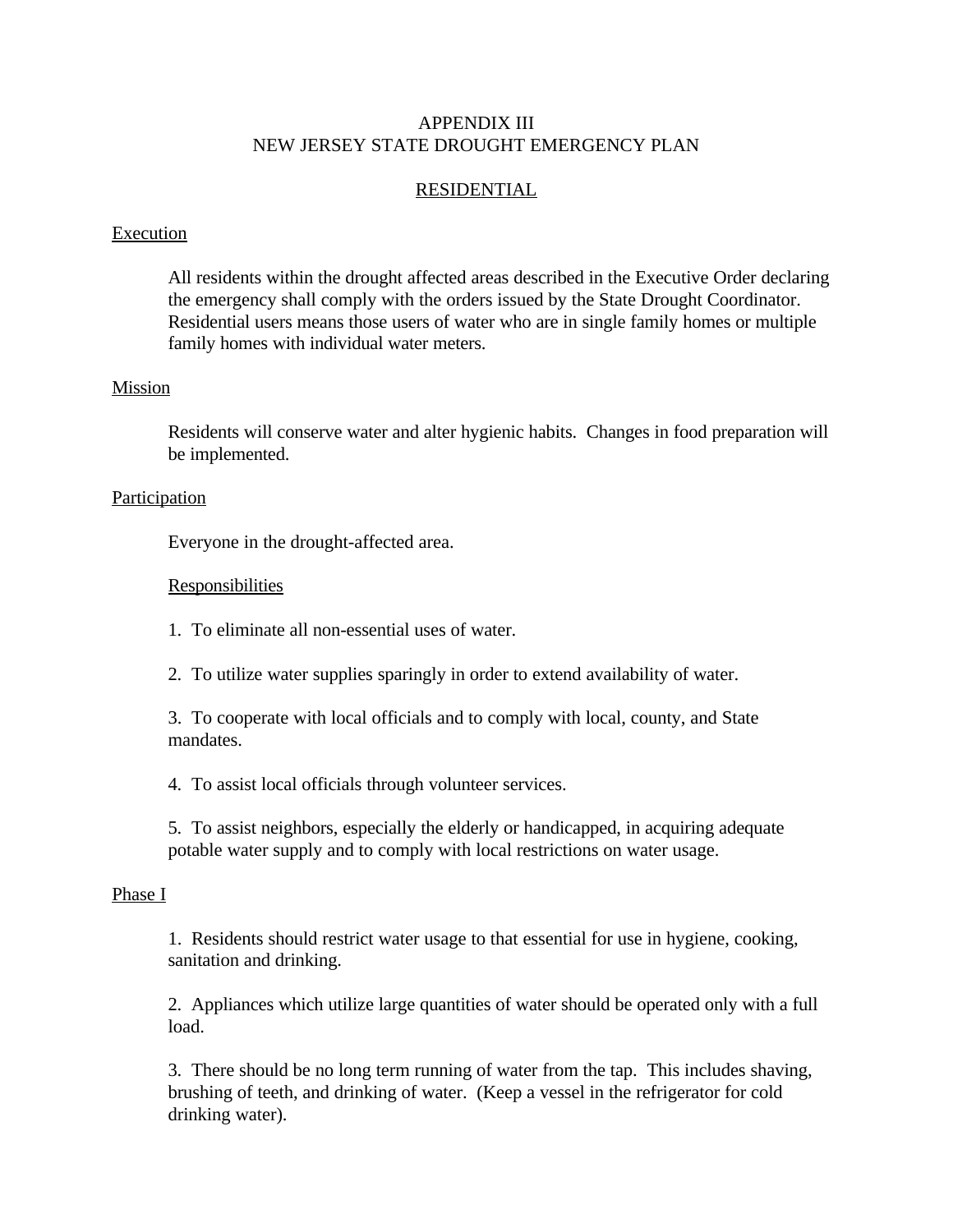4. Showering should be restricted to less than 3 minutes and combined where possible (such as small children).

5. Flushing of toilets should be restricted to an "as necessary basis." Use collected rain water, laundry water or dishwater whenever possible.

6. Install water saving devices, e.g., toilet dams.

7. Institute inspection and maintenance of home water systems.

8. A ban on some or all of the following "adjustable water uses" may be instituted at this time.

a. The watering of all plant growth except commercially grown food crops, sod at commercial sod farms and nursery stock at nurseries or retail outlets.

b. The noncommercial washing of vehicles, except by businesses engaged exclusively in car washing or in those instances where a threat to public health may exist. Cleaning of windshields, lights and other safety related equipment is authorized.

c. The washing of driveways, sidewalks or paved areas.

d. All outdoor recreational water use.

#### Phase II

1. Water rationing shall be instituted at a maximum daily rate of 50 gallons of water per person for residential users.

- 2. Eliminate the use of dishwashers.
- 3. Intensify inspection and maintenance of home water systems.
- 4. Restrict pool use of additional water.
- 5. Ban all adjustable water uses not banned in Phase I.

# Phase III

1. Limit washing to essential garments (e.g., undergarments).

2. Check with local officials or listen to local radio stations for further restrictions or precautions.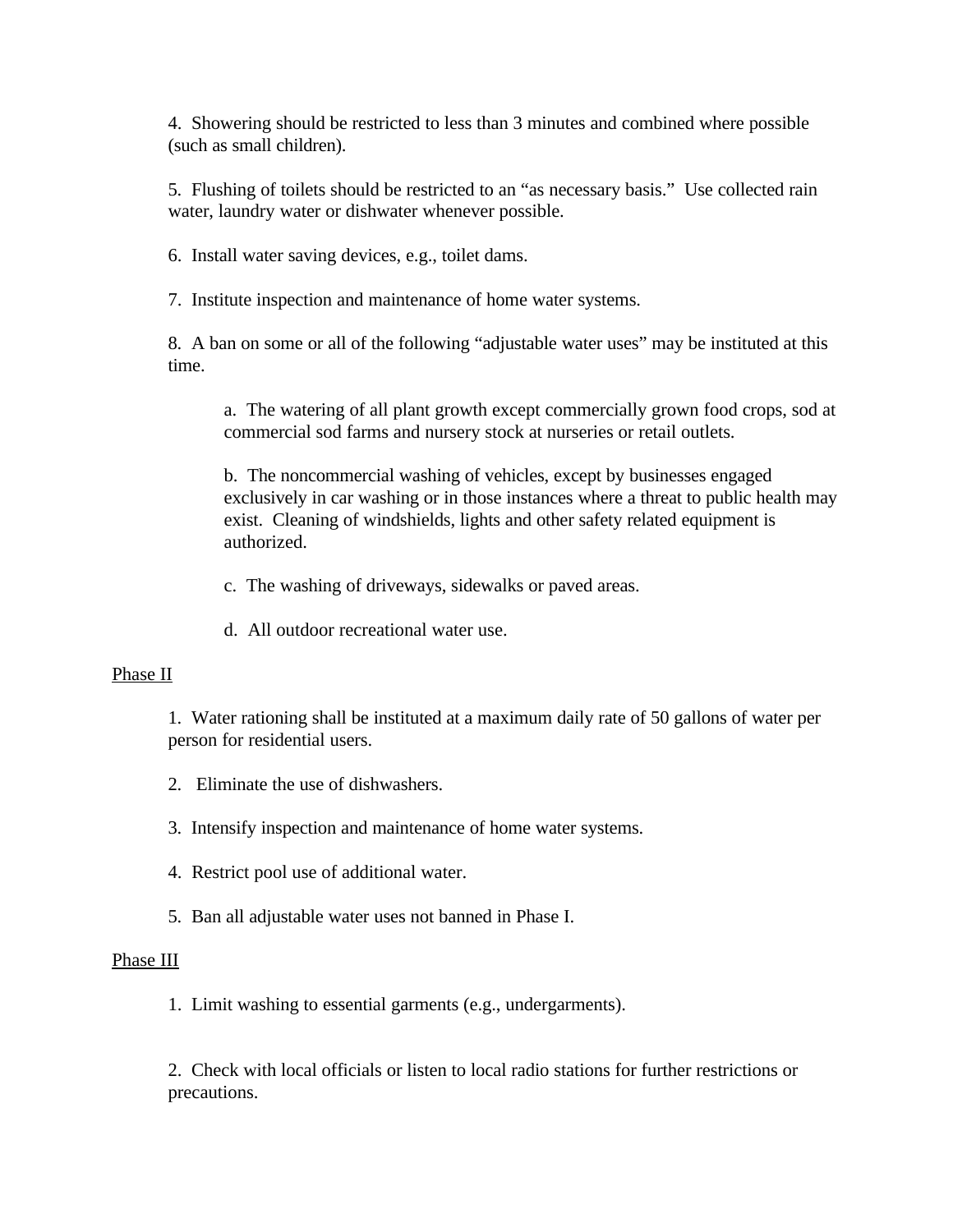# Phase IV

1. Residents in private homes who need special care or diets requiring a pure water supply should consider relocating or vacationing if possible to other areas which are not impacted by the drought.

2. Elderly or handicapped persons who may be unable to obtain water supply from trucked sources should register with local health departments or other local officials.

3. Residents should boil water from the tap prior to consumption (including rinsing vegetables). Boil for 10 minutes.

4. Home distillation units are available commercially.

5. Because of non-potability, water from tap may be utilized for sanitary purposes only.

6. Check with local officials or listen to local radio stations for water use in bathing and other non-consumptive uses.

7. Bottled water to be made available in certain areas.

8. As conditions deteriorate further, the following actions maybe directed.

a. Utilize water for sanitary purposes only. Listen to local radio station for instructions concerning possible boiling of water for use. Water pressure will be determined.

b. Bottled water to be made available in certain areas.

# c. DO NOT ATTEMPT TO BOIL FOR CONSUMPTION - GO TO LOCAL WATER DEPOTS FOR ALLOTMENTS OF POTABLE WATER.

d. Water outages may occur, causing sanitation disruption.

e. Alternate locations for sanitation may be made available as directed by local officials.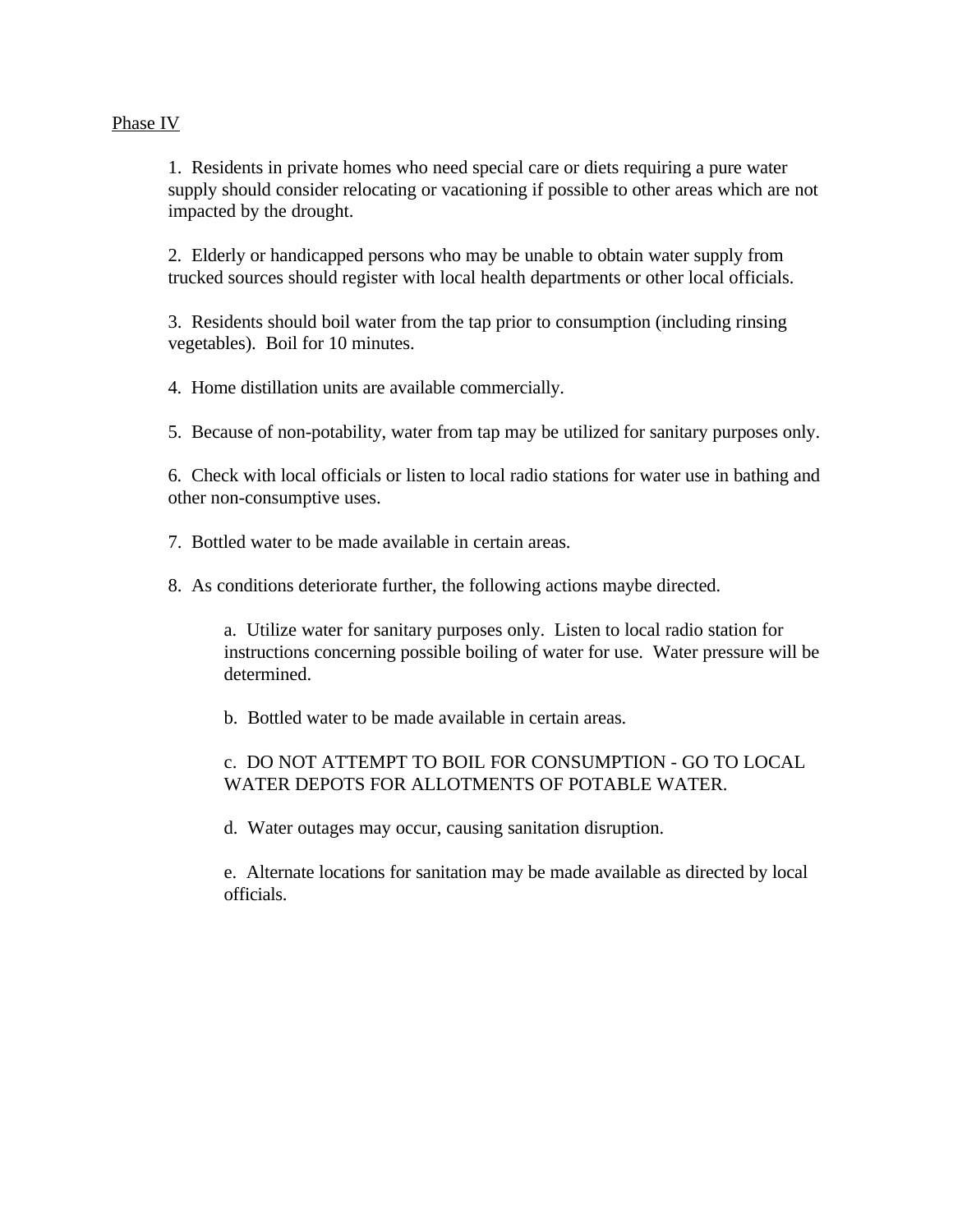# APPENDIX IV

# N.J. STATE DROUGHT EMERGENCY PLAN

# FIRE PROTECTION

#### **Execution**

All regional, county and municipal Fire Coordinators and Fire Chiefs in coordination with appropriate regional, county and municipal Emergency Management Coordinators within the drought-affected areas described in the Executive Order declaring the emergency shall comply with the orders issued by the Drought Coordinator.

#### Mission

To maximize the use of non-potable water, foam, dry powder and any other non-potable water suppressants to control fires.

# Participation

All fire companies or departments, paid or volunteer. New Jersey Department of Environmental Protection.

#### **Responsibilities**

- 1. Provide best available fire protection.
- 2. Educate public to minimize fire incidents.

3. Direct business and industry to reduce or eliminate fire-hazardous operations where necessary.

4. Locate and prepare access to all non-potable sources of water that might be utilized.

5. Identify suppressants e.g., foam, dry power.

6. The New Jersey Department of Environmental Protection, Division of Parks and Forests is responsible for management of the State forests and parks and their fire hazard protection.

## Phase I

- 1. Stop wash down of vehicles and equipment except as necessary for operational safety.
- 2. Utilize surface water in fighting fires.
- 3. A ban on some or all of the following "adjustable water uses" may be instituted at this time.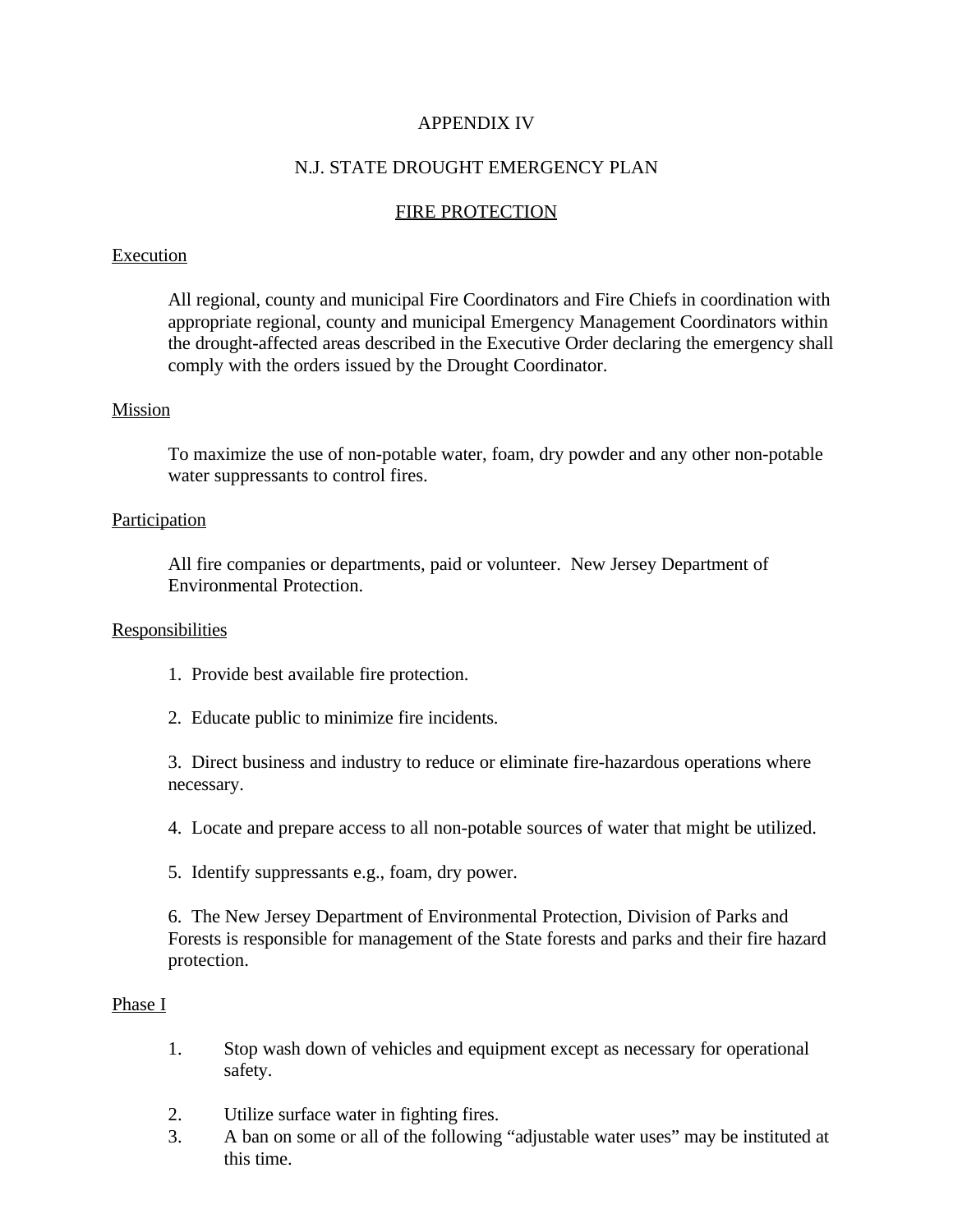a. The use of fire hydrants by fire companies for testing or fire department drills except as deemed necessary in the interest of public safety and specifically approved by the municipal governing body and the purveyor.

B. The use of fire hydrants by municipal road departments, contractors and all others, except as necessary for fire fighting or protection purposes.

#### Phase II

1. The New Jersey Department of Environmental Protection may close State and county parks and forests where fire hazards may exist.

2. Begin utilizing non-potable sources to fight fires and to fill fire tankers.

- 3. Utilize chemical fire suppressants.
- 4. Identify abandoned buildings and other fire prone areas.
- 5. Establish a system of non-potable surface water delivery (temporary pipes).
- 6. Use public and private swimming pools as a source of water.
- 7. Assist with the establishment of water depots.
- 8. Where practical, utilize fire breaks.
- 9. Increase surveillance for fire protection.

#### Phase III

1. Initiate mutual aid agreements with assisting fire departments outside of the droughtaffected area for fire fighting tankers.

2. Expand the use of fire break methods to control fires by demolishing abandoned buildings and other small structures of minimal value.

3. Begin an extensive public education effort to minimize fire incidents.

# Phase IV

1. Water quality is suspect. Follow recommendations in the Public Health Appendix.

2. Where no water is available, control fires by use of fire breaks.

3. Consider letting buildings burn unless non-potable water is available; use alternate methods to curtail fire.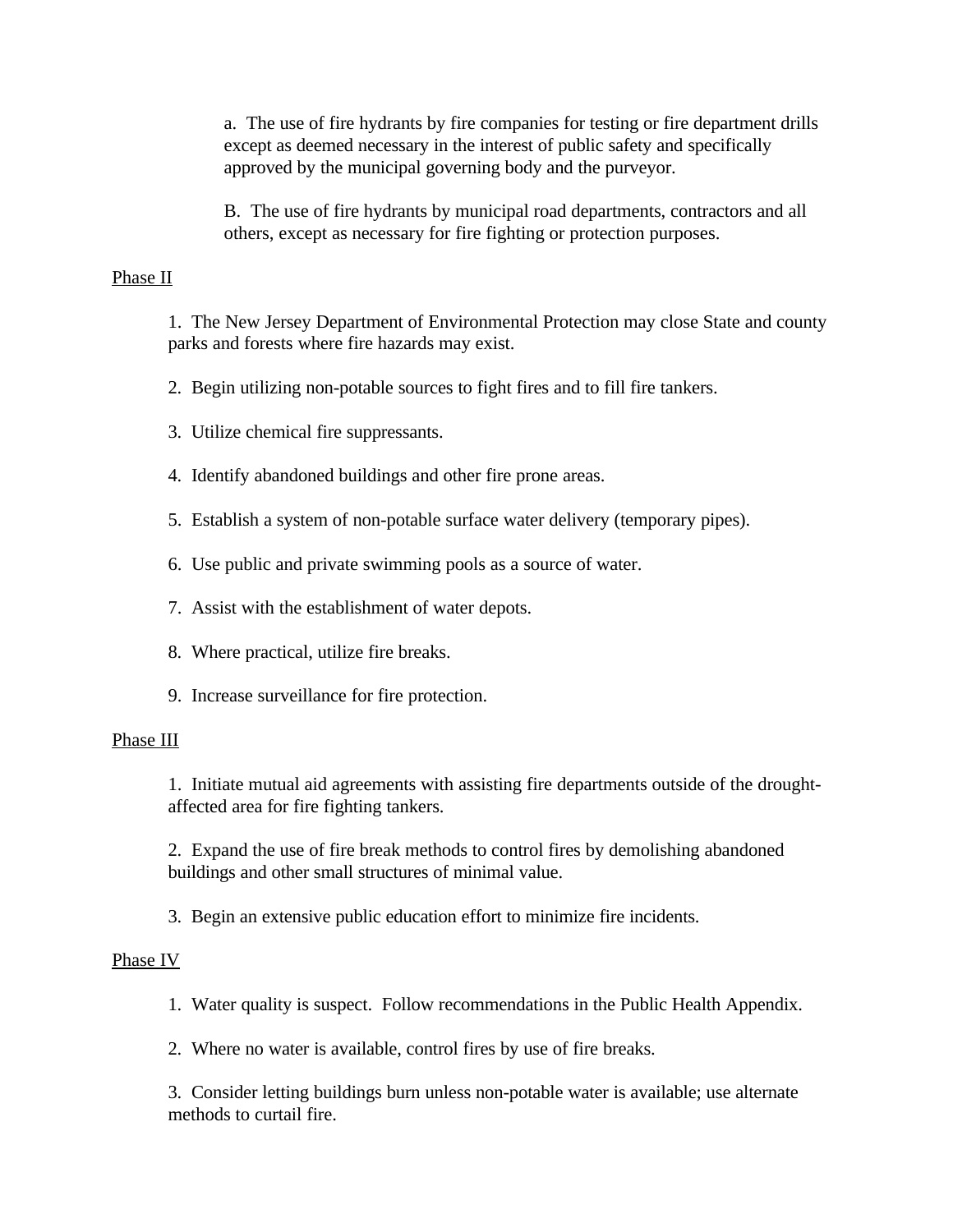4. Where feasible and the situation warrants, backfill existing pipelines with non-potable surface water for fire fighting purposes (coordinate backfilling with purveyor and health department).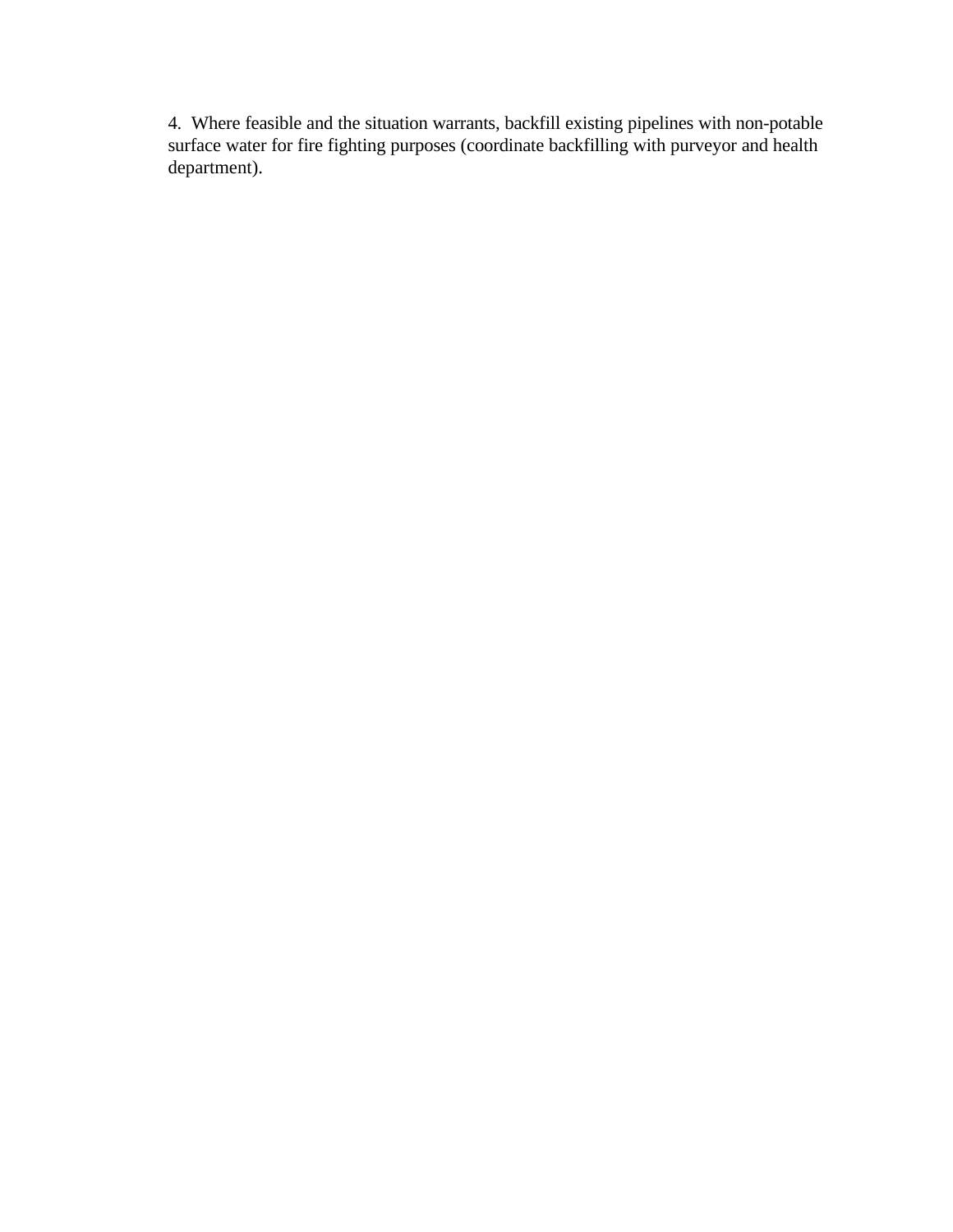# APPENDIX V

# N.J. STATE DROUGHT EMERGENCY PLAN

# COMMERCIAL/RETAIL

#### Execution

All commercial/retail establishments within the drought-affected area described in the Executive Order declaring the emergency shall comply with the orders issued by the State Drought Coordinator.

# Mission

All commercial and retail establishments will conserve water and, where feasible, alter operating procedures. Recycling of water, importation of water and termination of operations may be necessary to conserve water.

#### Participation

- 1. All commercial and retail establishments in the drought-affected area.
- 2. All members of Chambers of Commerce in the drought affected area.

#### Responsibilities

1. Mitigating actions on the part of commercial and retail establishments are phased to reduce impact and correspond to actions in other sectors.

2. Chamber of Commerce may initiate programs to assist merchants in conserving water usage, and still remain open as long as possible.

#### Phase I

1. Janitorial and maintenance services in all buildings are to procure and utilize nonpotable water.

2. A ban on some or all of the following "adjustable water uses" may be instituted at this time.

a. The watering of all plant growth except commercially grown food crops, sod at commercial sod farms and nursery stock at nurseries or retail outlets.

b. The noncommercial washing of vehicles, except by businesses engaged exclusively in car washing or in those instances where a threat to public health may exist. Cleaning of windshields, lights and other safety related equipment is authorized.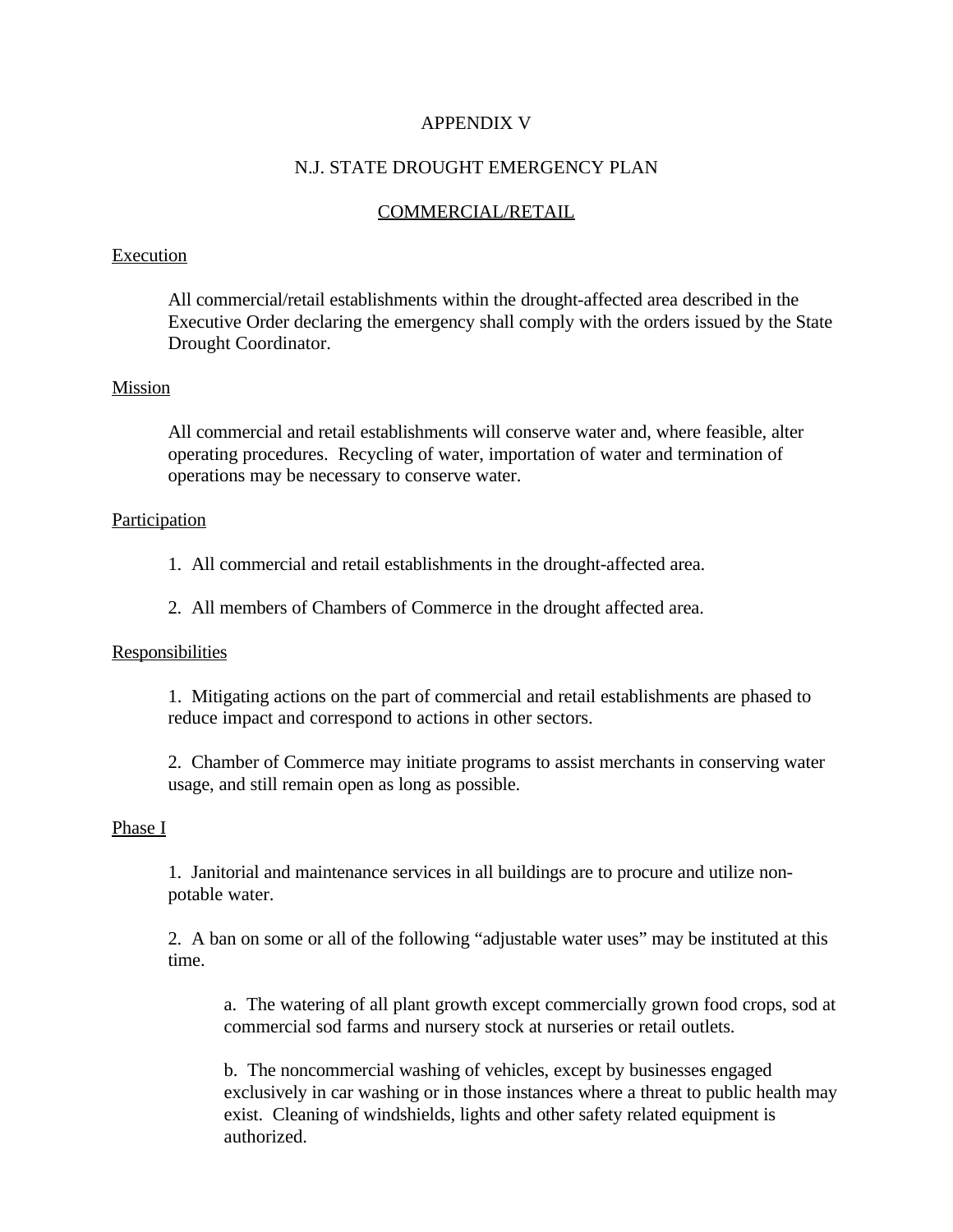c. The washing of driveways, sidewalks or paved areas.

d. The serving of water in restaurants, clubs or eating places unless specifically requested by the patron.

# Phase II

1. Ban all adjustable water uses not banned in Phase I.

2. Seek other sources of sanitation for refuse containers, cargo containers and general equipment.

3. Intensify inspection and maintenance of water systems.

4. Subject to water emergency rate schedule as provided by N.J.A.C. 7:19B.

#### Phase III

1. Commercial laundries are to continue service for essential industries and health related facilities only.

2. Restaurants, bars and food establishments are to utilize disposable utensils.

3. Hotel and motels are to shut off water to showers and baths.

- 4. Restrict operation of horticultural establishments on public water supplies.
- 5. Restrict all commercial steam cleaning.

#### Phase IV

1. Restaurants and bars will secure an adequate (as determined by health authority) outside supply of potable water or cease operations.

- 2. All air conditioning units using potable water will be shut off.
- 3. Refrigeration units for food supply storage will remain in operation.
- 4. Laundromats will close.
- 5. As conditions deteriorate further, the following actions may be directed.

a. All hotels and motels will close unless an alternate source of potable water is secured.

b. Only food supply wholesale and retail services utilizing alternate sources of water will remain open.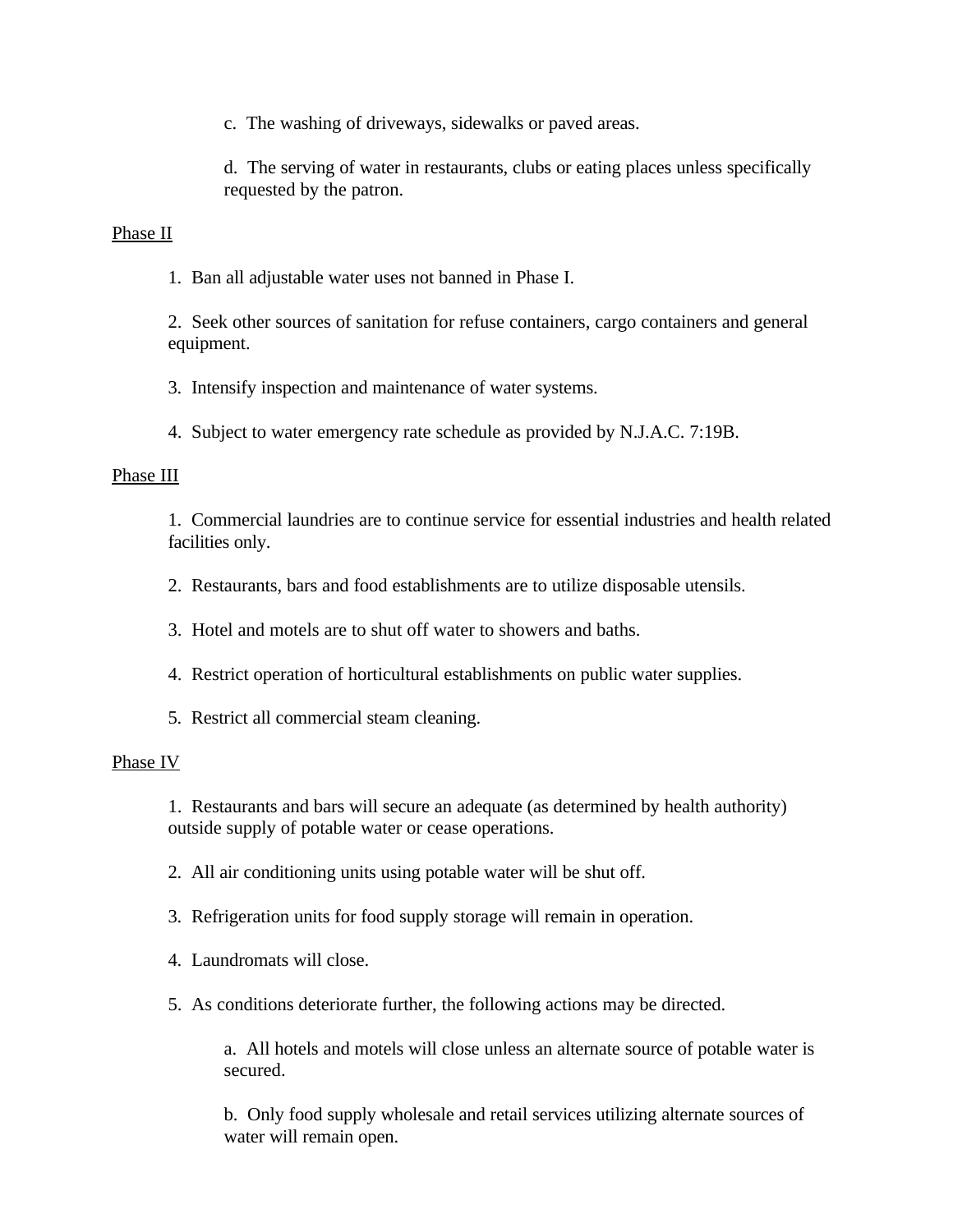# APPENDIX VI

# N.J. STATE DROUGHT EMERGENCY PLAN

#### INDUSTRIAL

#### Execution

All industries within the drought-affected areas described in the Executive Order declaring the emergency and others which may be added by additional Executive Orders shall comply with the orders issued by the State Drought Coordinator.

## Mission

To curtail industrial water usage, whenever possible, to meet conservation and drought phase guidelines established by the State Drought Coordinator.

#### **Participation**

All personnel associated with industry within the affected area, whether in operations, maintenance or construction.

#### **Responsibilities**

- 1. Industry is responsible:
	- a. To examine their internal operations in order to meet the water reduction levels.

b. To repair leaks, curtail unnecessary use and substitute non-potable water into their internal systems where possible (e.g., cooling systems, boiler use, etc.).

c. To examine possibilities of operating on a reduced or shortened work week (e.g., 4 days of 10 hours each).

d. To determine if certain water-consuming operations can be "batched", i.e., performed only during certain hours of the day or on certain days of the week.

e. To direct plant maintenance engineers to develop and follow immediately a steam trap check program which can conserve water (when applicable).

f. To cooperate with government officials where possible, in providing potable water to the residential sector, and designated commercial establishments.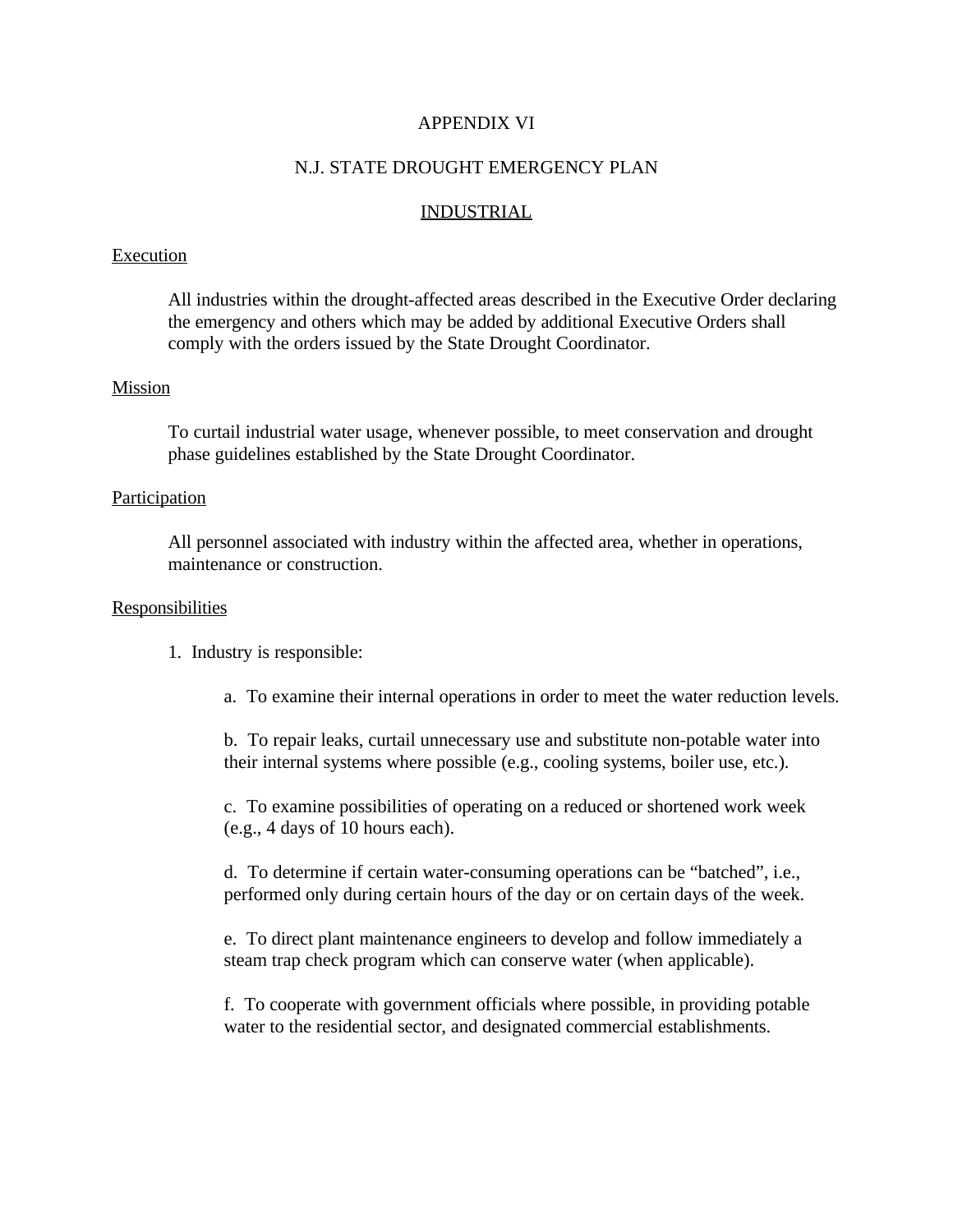## Phase I

1. Submit requested information to Department of Environmental Protection concerning water consumption and employment.

2. A ban on some or all of the following "adjustable water uses" may be instituted at this time.

a. The watering of all plant growth except commercially grown food crops, sod at commercial sod farms and nursery stock at nurseries or retail outlets.

b. The noncommercial washing of vehicles, except by businesses engaged exclusively in car washing or in those instances where a threat to public health may exist. Cleaning of windshields, lights and other safety related equipment is authorized.

c. The washing of driveways, sidewalks or paved areas.

d. The use of water for flushing sewers except as deemed necessary and approved in the interest of public safety by municipal health officials.

# Phase II

1. Intensify inspection and maintenance of water systems.

2. Investigate non-potable water sources for selected use in plant operations, including sanitation systems and boiler use.

3. Ban all adjustable water uses not banned in Phase I.

4. Subject to water emergency rate schedule as provided by N.J.A.C. 7:19B.

#### Phase III

Selective curtailment of industrial water users based on water consumption per work site, number of employees per work site, essential nature of the industry, and other pertinent data.

# Phase IV

1. Industrial use shall be further curtailed and selective closings shall occur.

2. As conditions deteriorate further, it may be necessary to shut down, but maintain minimum fire safety procedures and equipment maintenance using non-potable water.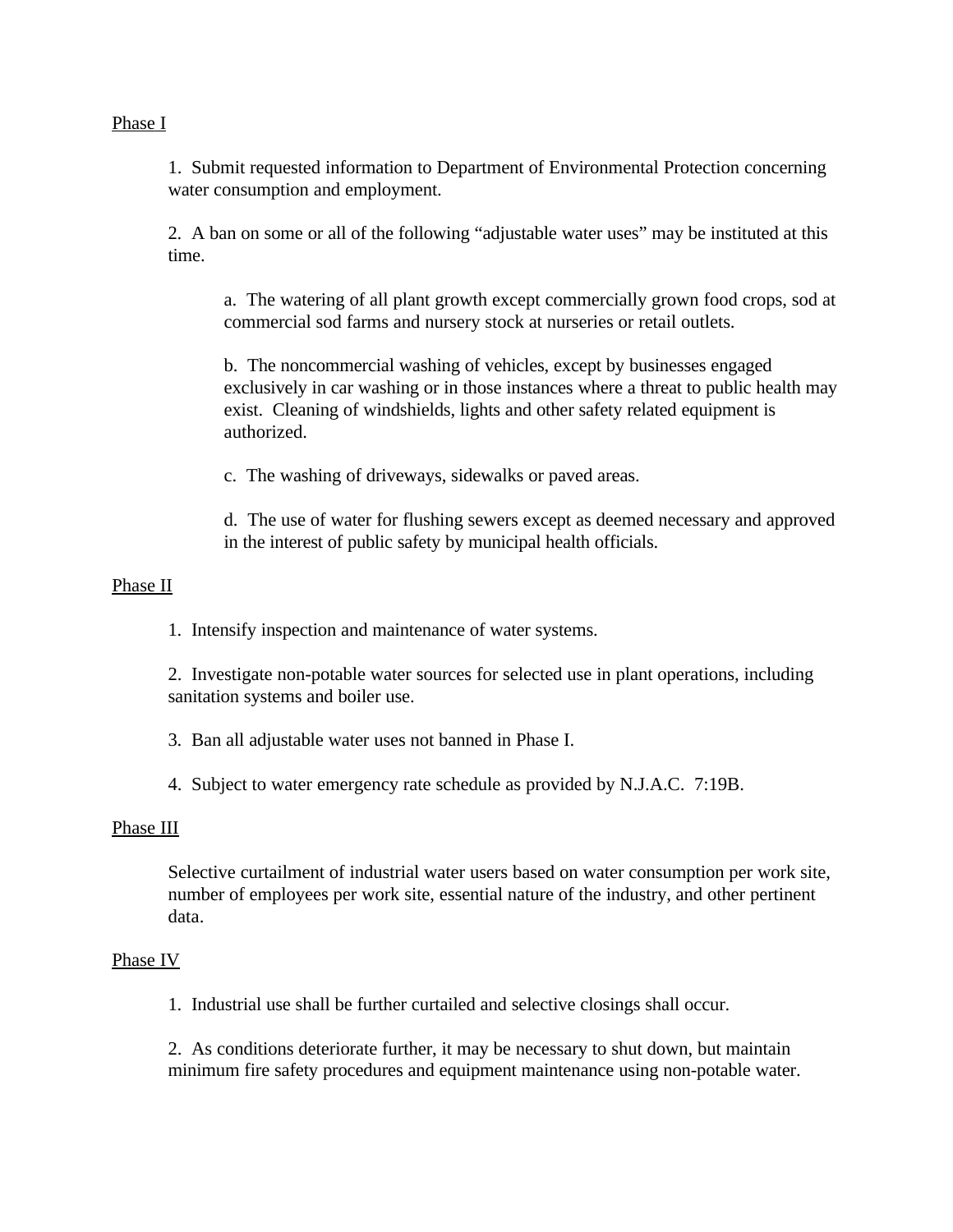#### APPENDIX VII

# N.J. STATE DROUGHT EMERGENCY PLAN

# PUBLIC SECTOR/OFFICE BUILDINGS

#### Execution

All owners, operators, lessees, lessors, tenants, maintenance and operational personnel as well as all Commissioners, Secretaries Freeholders, Directors, County Executives, Mayors and other public officials within the drought-affected areas described in the Executive Order declaring the emergency and others which may be added by additional Executive Orders, shall comply with the orders issued by the State Drought Coordinator.

## Mission

Government and business will conserve water and take all necessary measures to provide for the public health, welfare and safety.

## **Participation**

All personnel associated with any office in the affected areas.

#### **Responsibilities**

Mitigating actions by government are phased to coincide with the severity of the situation and those actions taken by other sectors of the community.

#### Phase I

1. A ban on some or all of the following "adjustable water uses" may be instituted at this time.

a. The watering of all plant growth except commercially grown food crops, sod at commercial sod farms and nursery stock at nurseries or retail outlets.

b. The noncommercial washing of vehicles, except by businesses engaged exclusively in car washing or in those instances where a threat to public health may exist. Cleaning of windshields, lights and other safety related equipment is authorized.

c. The washing of driveways, sidewalks or paved areas.

d. The use of water for flushing sewers by municipalities or any public or private entity except as deemed necessary and approved in the interest of public health or safety by municipal health officials.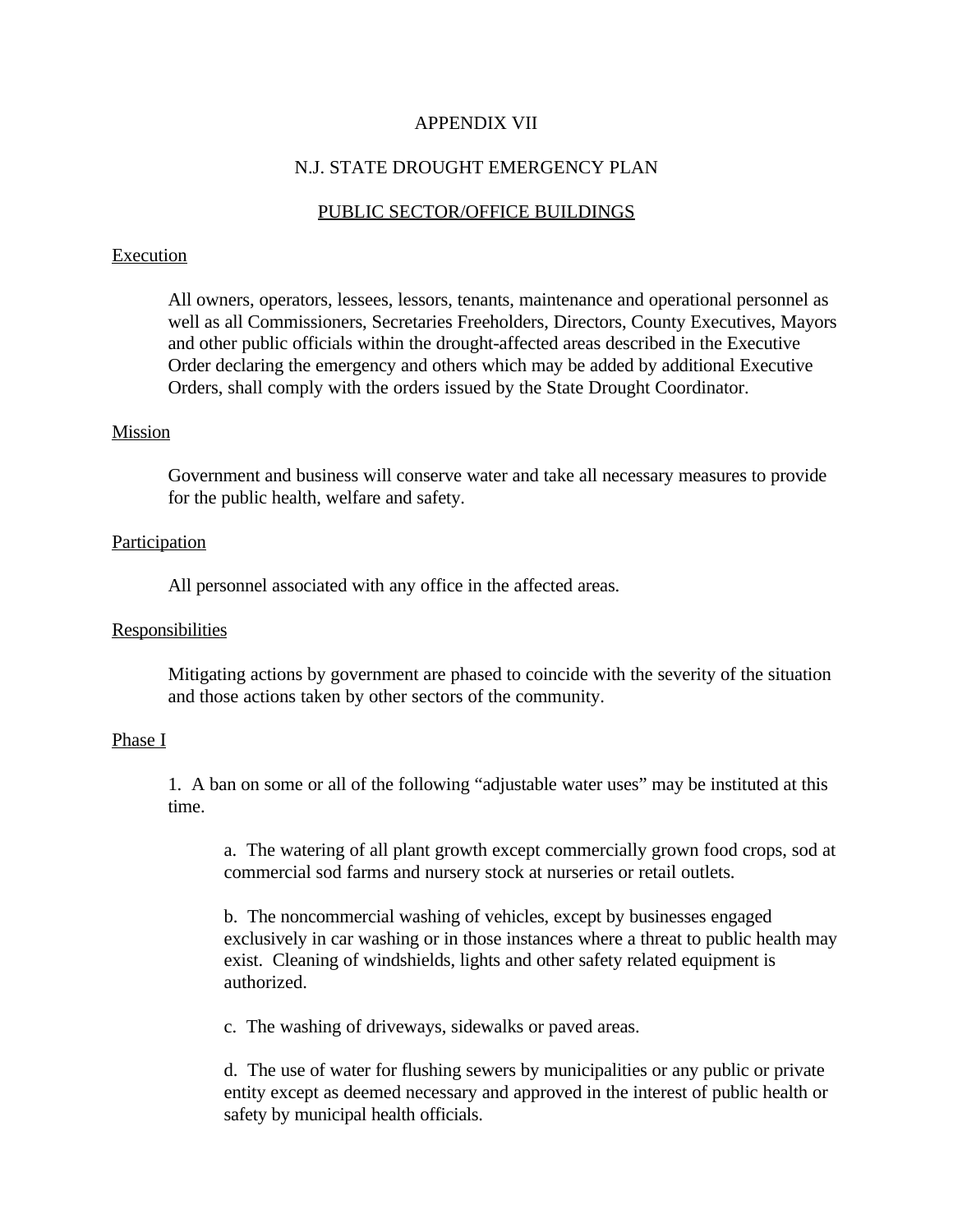e. The use of fire hydrants for testing or drills except as deemed necessary in the interest of public safety and specifically approved by the municipal governing body and the purveyor.

f. The use of fire hydrants by municipal road departments, contractors and all others, except as necessary for fire fighting or protection purposes.

#### Phase II

1. Cafeteria and food service facilities should use disposable utensils unless they supply their own adequate (as determined by health authority) water from outside the drought area for cleaning.

- 2. Modify food programs utilizing water (e.g., no soups or hot foods that require water).
- 3. Turn off drinking fountains (e.g., use disposable cups).
- 4. Intensify inspection and maintenance of water systems.
- 5. Ban all adjustable water uses not banned in Phase I.
- 6. Subject to water emergency rate schedule as provided by N.J.A.C. 7:19B.

#### Phase III

- 1. Reduce number of toilet facilities utilized. Toilets shall be flushed as needed.
- 2. Cease food preparation in office cafeterias and food service facilities.

3. No water for use in central air conditioning units. Room units are exempted. Water for use in cooling towers is prohibited.

#### Phase IV

1. Modify working hours of personnel in drought areas except those involved in health, welfare of public safety programs.

2. Where feasible, employees will be shifted to work locations outside of the drought area.

3. As conditions deteriorate further, the following actions may be directed.

a. Complete shut off of water intake into selected state, county and municipal buildings except for fire safety and maintenance.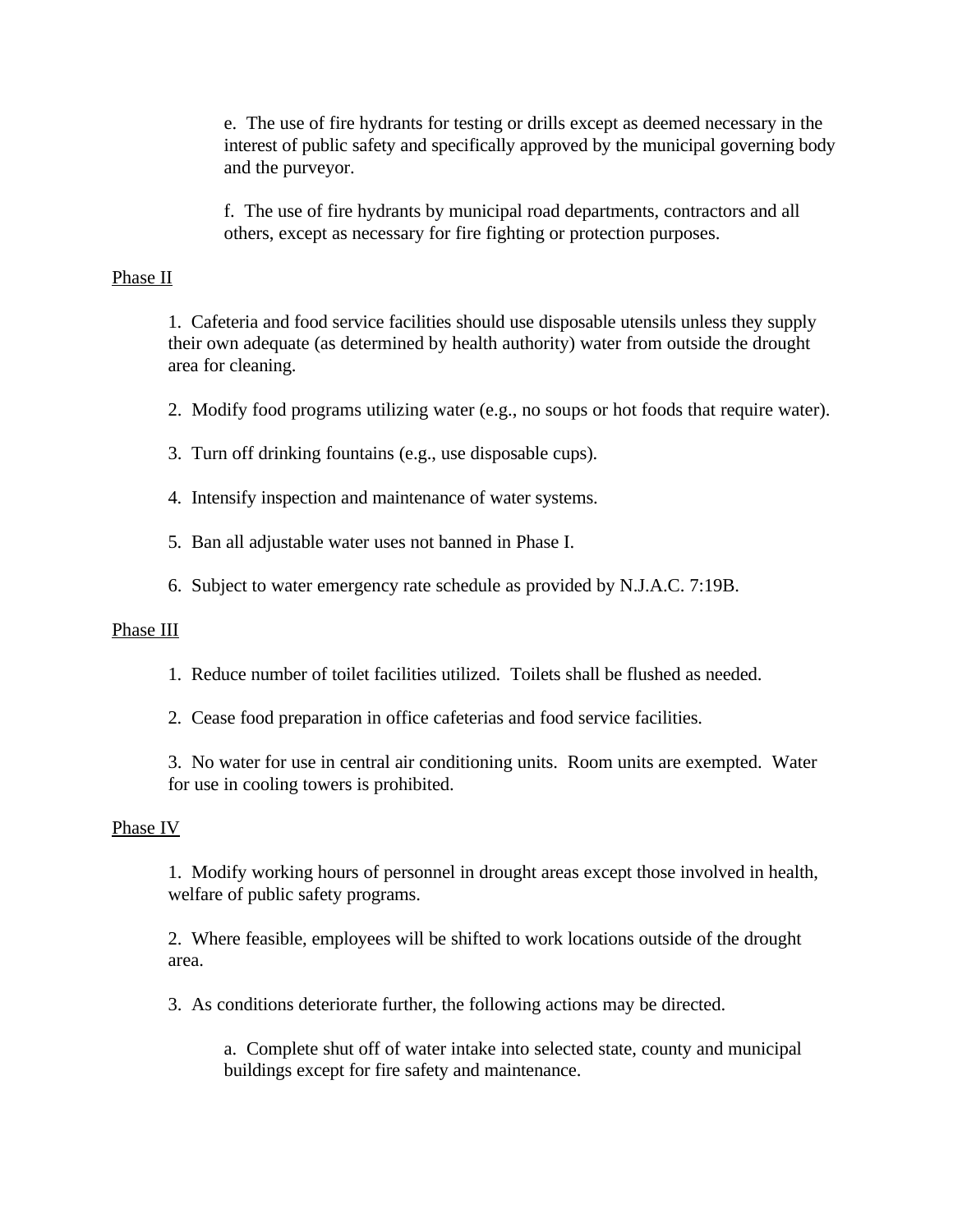- b. No water in office buildings except fire safety.
- c. Utilizing all resources in management of disaster area.

(1) Provide potable water for drinking and cooking to the affected population.

- (2) Oversee public health and sanitation in affected area.
- (3) Provide assistance to public safety forces.
- (4) Coordinate activities of drought assistance organizations.
- (6) Provide emergency response activities as needed.

d. Close office buildings and relocate businesses to areas outside drought area when possible.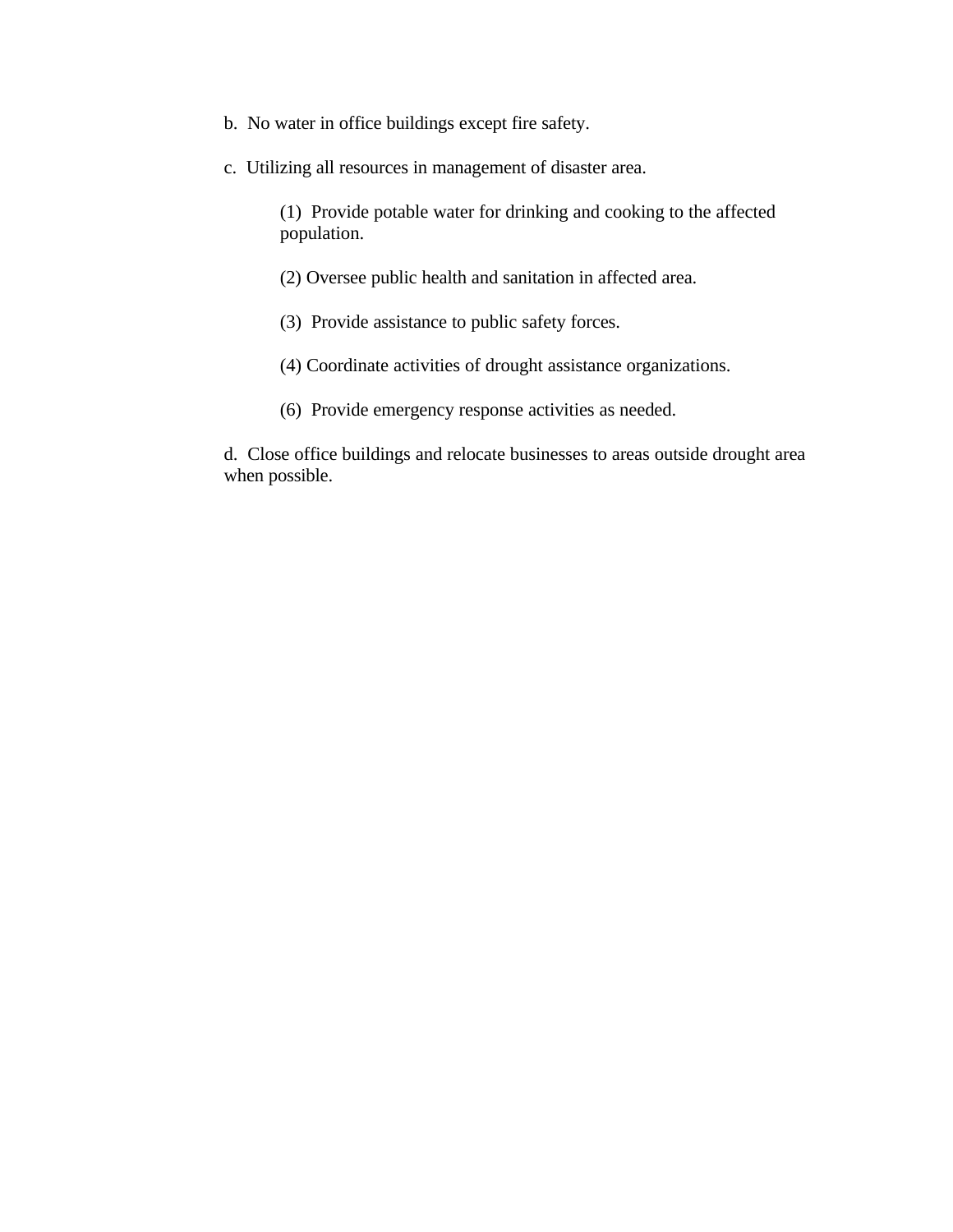# APPENDIX VIII

# N.J. STATE DROUGHT EMERGENCY PLAN

#### **RECREATION**

#### Execution

All Boards of Health and all owners of the affected facilities within the drought-affected areas described in the Executive Order declaring the emergency and others which may be added by additional Executive Orders shall comply with the orders issued by the State Drought Coordinator.

#### Mission

To conserve and extend available water supply through cessation or restriction of recreational activities in the affected area.

#### Participation

New Jersey Department of Health Regional and County Health Departments Local Boards of Health Owners/operators of recreational facilities New Jersey Department of Community Affairs New Jersey Division of Parks and Forestry

#### **Responsibilities**

- 1. Provide safe recreation for the general public when feasible.
- 2. To minimize the adverse economic impacts on professional and amateur sports.
- 3. To conserve water in the drought affected areas.
- 4. To make an inventory of available surface and well water (potable and non-potable).

#### Phase I

1. Any swimming pool, ice skating rink, health spa, water park other similar recreation facility may be closed if adequate make-up water cannot be provided.

2. Local health officials will identify sources of surface and ground water (e.g., golf courses, parks, campgrounds).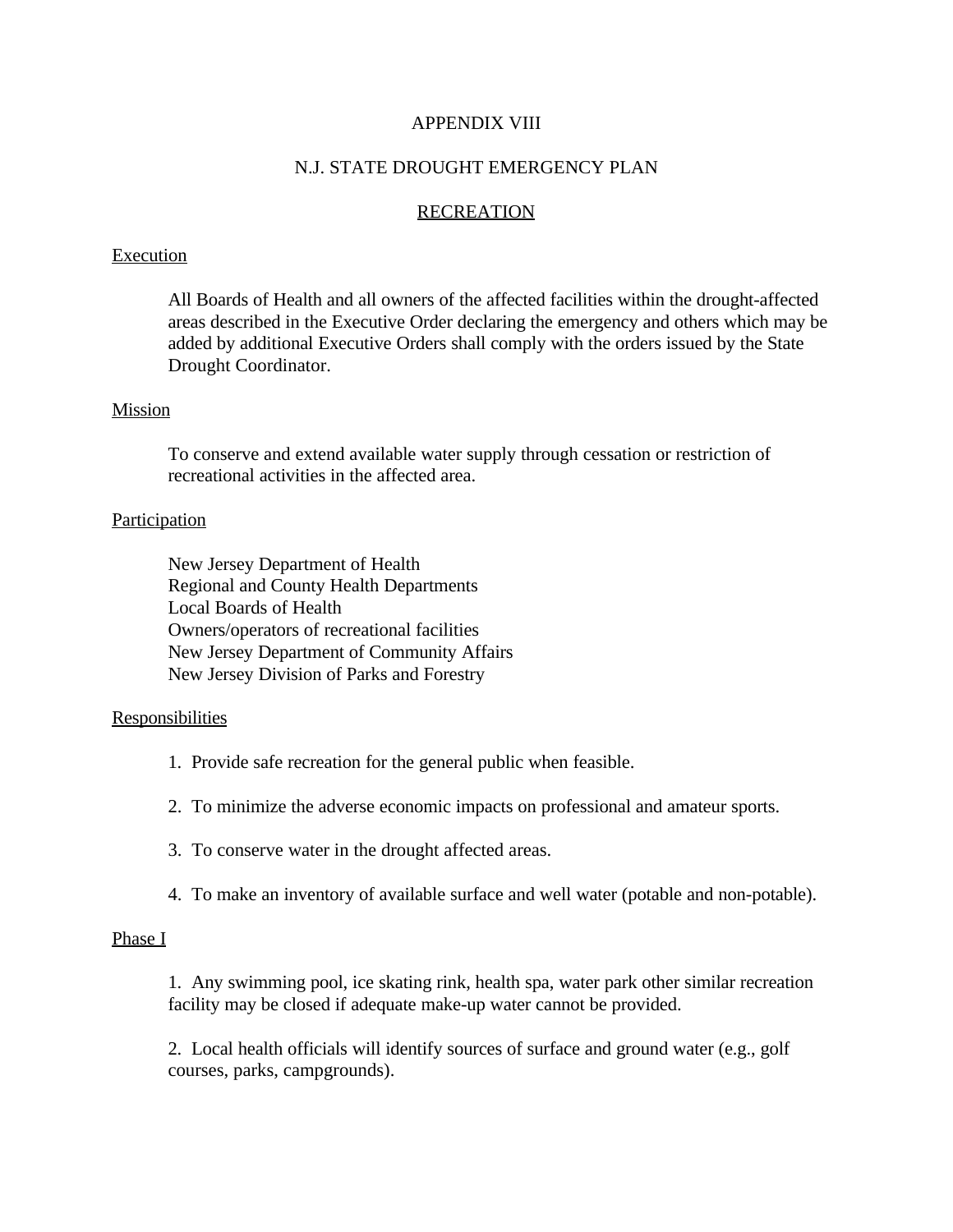3. Professional and amateur sports facilities will seek alternate sources of water.

4. Restrict toilet facilities; install water saving devices (e.g., toilet dams).

5. A ban on some or all of the following "adjustable water uses" may be instituted at this time.

a. The watering of all plant growth except commercially grown food crops, sod at commercial sod farms and nursery stock at nurseries or retail outlets.

b. The noncommercial washing of vehicles, except by businesses engaged exclusively in car washing or in those instances where a threat to public health may exist. Cleaning of windshields, lights, and other safety related equipment is authorized.

c. The washing of driveways, sidewalks or paved areas.

# Phase II

1. Discontinue activities at recreational facilities.

2. Close public and private campgrounds.

3. Utilize water reservoirs, impoundments and wells, which heretofore had been for recreational use.

4. Postpone professional and amateur sporting events.

5. Intensify inspection and maintenance of water systems.

6. Ban all adjustable water uses not banned in Phase I.

7. Modify food service to conserve water.

# Phases III and IV

1. Maintain reduced usage of closed facilities during drought emergency to prevent deterioration.

2. Youth camps will provide portable toilets for campers and staff, if necessary to keep camps open.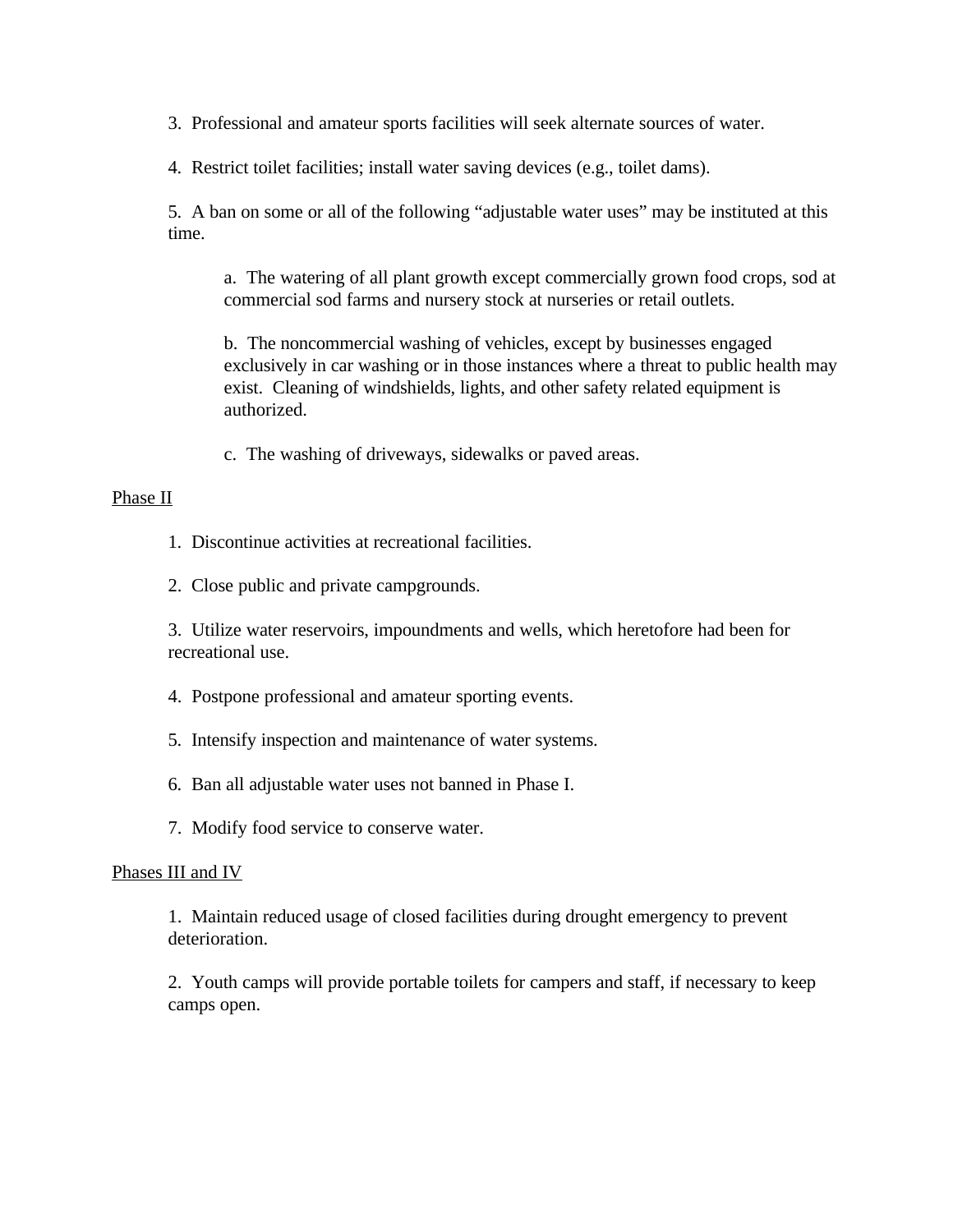# APPENDIX X

# N.J. STATE DROUGHT EMERGENCY PLAN

# DEPARTMENT OF HIGHER EDUCATION

#### Execution

All New Jersey colleges and universities within the drought-affected areas described in the Executive Order declaring the emergency and others which may be added by additional Executive Orders, shall comply with the orders issued by the State Drought Coordinator.

# Mission

All students, professors, teachers, workers, etc. associated with or attending any college or university will conserve water. Changes in athletic programs and food preparation will be implemented.

# **Participation**

Everyone in or associated with the college or universities.

# **Responsibilities**

1. The Chancellor of the New Jersey Department of Higher Education shall appoint the Director of the Office of Facilities, Planning and Construction as the Departmental Drought Coordinator for all colleges and universities in New Jersey.

- 2. To eliminate all non-essential uses of water.
	- a. Turn off decorative fountains.
	- b. Cease watering lawns and grounds.

c. Control showers after athletic activities, eliminating such activities when necessary.

# Phase I

1. Issue a letter to all New Jersey colleges and universities informing them of the appointment of the Department of Higher Education's Departmental Drought Coordinator and his functions. Enclose a copy of the Executive Order declaring the emergency and any others that have been issued.

2. Request each college and university to identify their internal Institutional Drought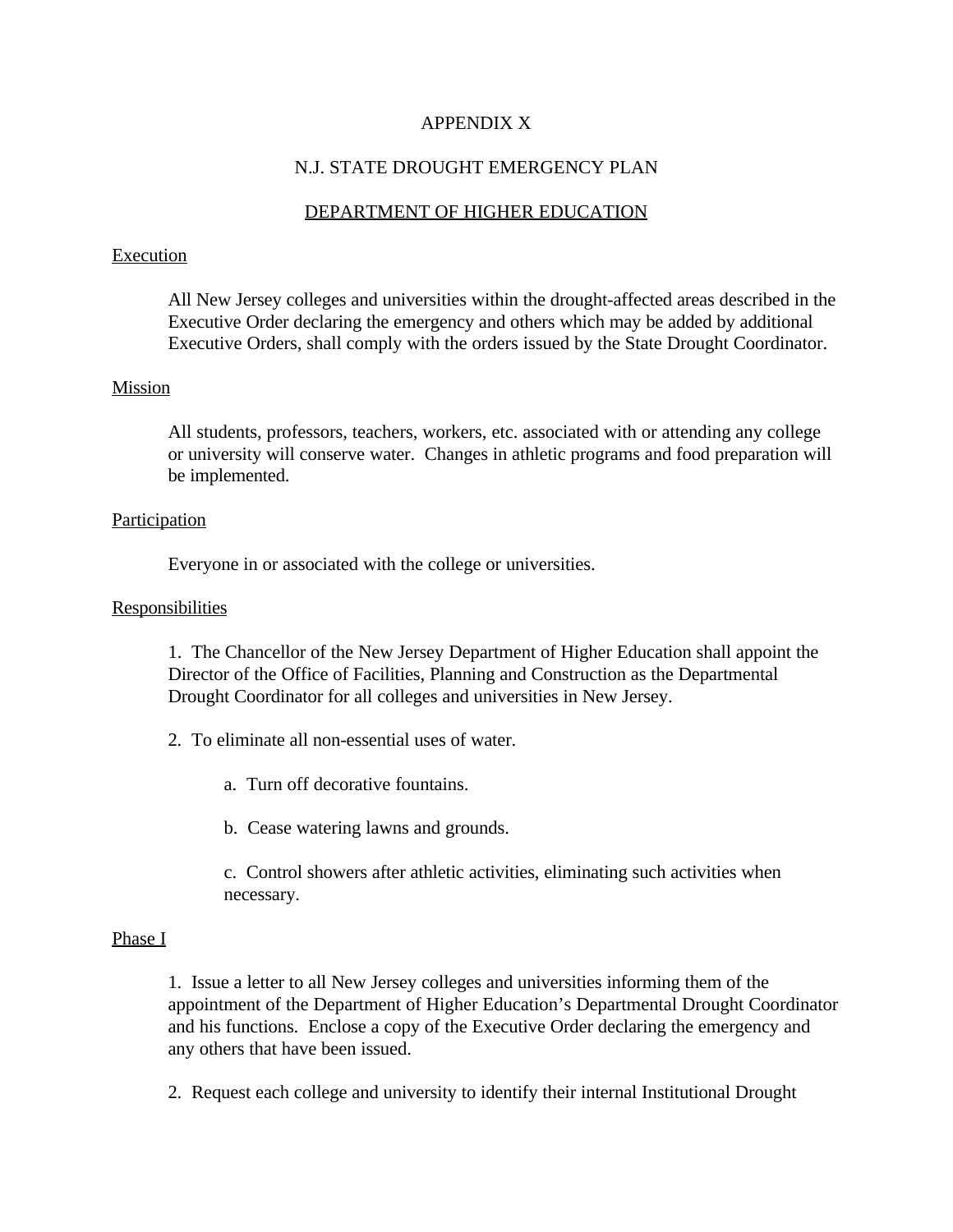Coordinator and forward a detailed plan for achieving required reduction in water use if within the designated drought area.

- 3. Limit showers.
- 4. No unused running water.
- 5. Inspect and repair all devices using potable water.

6. A ban on some or all of the following "adjustable water uses" may be instituted at this time.

a. The watering of all plant growth except commercially grown food crops, sod at commercial sod farms and nursery stock at nurseries or retail outlets.

b. The noncommercial washing of vehicles, except by businesses engaged exclusively in car washing or in those instances where a threat to public health may exist. Cleaning of windshields, lights and other safety related equipment is authorized.

c. The washing of driveways, sidewalks or paved areas.

# Phase II

1. All colleges and universities designated within the water rationing plan will submit to the Chancellor and to the governing body and chief executives of their municipality a phased detailed Emergency Plan in reaction to a total failure of water supply system.

- 2. Curtail use of drinking fountains.
- 3. Adjust flushing valves to use less water in urinals and toilets.
- 4. Intensify inspection and maintenance of water systems.
- 5. Use air conditioners with a closed system or cooling towers only.
- 6. Ban all adjustable water uses not banned in Phase I.

# Phase III

1. Coordinate the distribution of information from the New Jersey Department of Health and the State Office of Emergency Management regarding health problems and the spread of disease.

2. The Chancellor will encourage the use of college and university facilities and equipment to inform and educate the public on the prevention of a health disaster.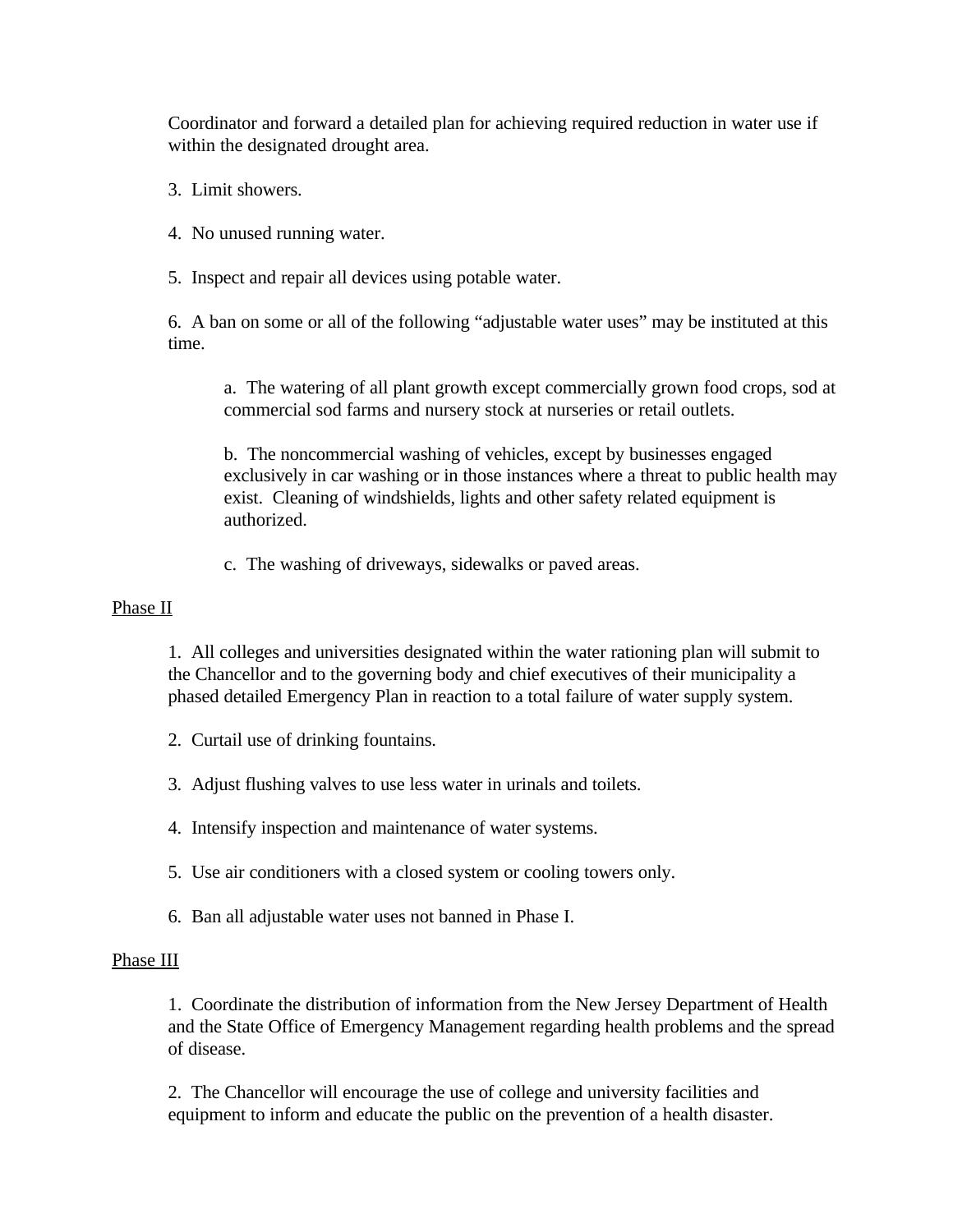3. The Institutional Drought Coordinator will be encouraged to publish information in local newspapers.

4. Modify food service programs to eliminate unnecessary food services and use disposable utensils.

5. No refilling of cooling towers for air conditioning or cooling.

#### Phase IV

1. The Chancellor will continue to serve as an information center for New Jersey colleges and universities relaying critical information.

2. Drinking water will be available at designated areas on an emergency controlled basis.

3. Alternate sanitary facilities will be provided.

- 4. Suspend classes or programs or relocate out of drought area as appropriate.
- 5. Use water for sanitary use only when water quality is questionable.
- 6. As conditions deteriorate further, the following actions may be directed.

a. Bottled water for drinking to be picked up at designated distribution points.

b. Minimum essential maintenance of system operations only.

c. Portable toilets will be required at any college or university that must remain open.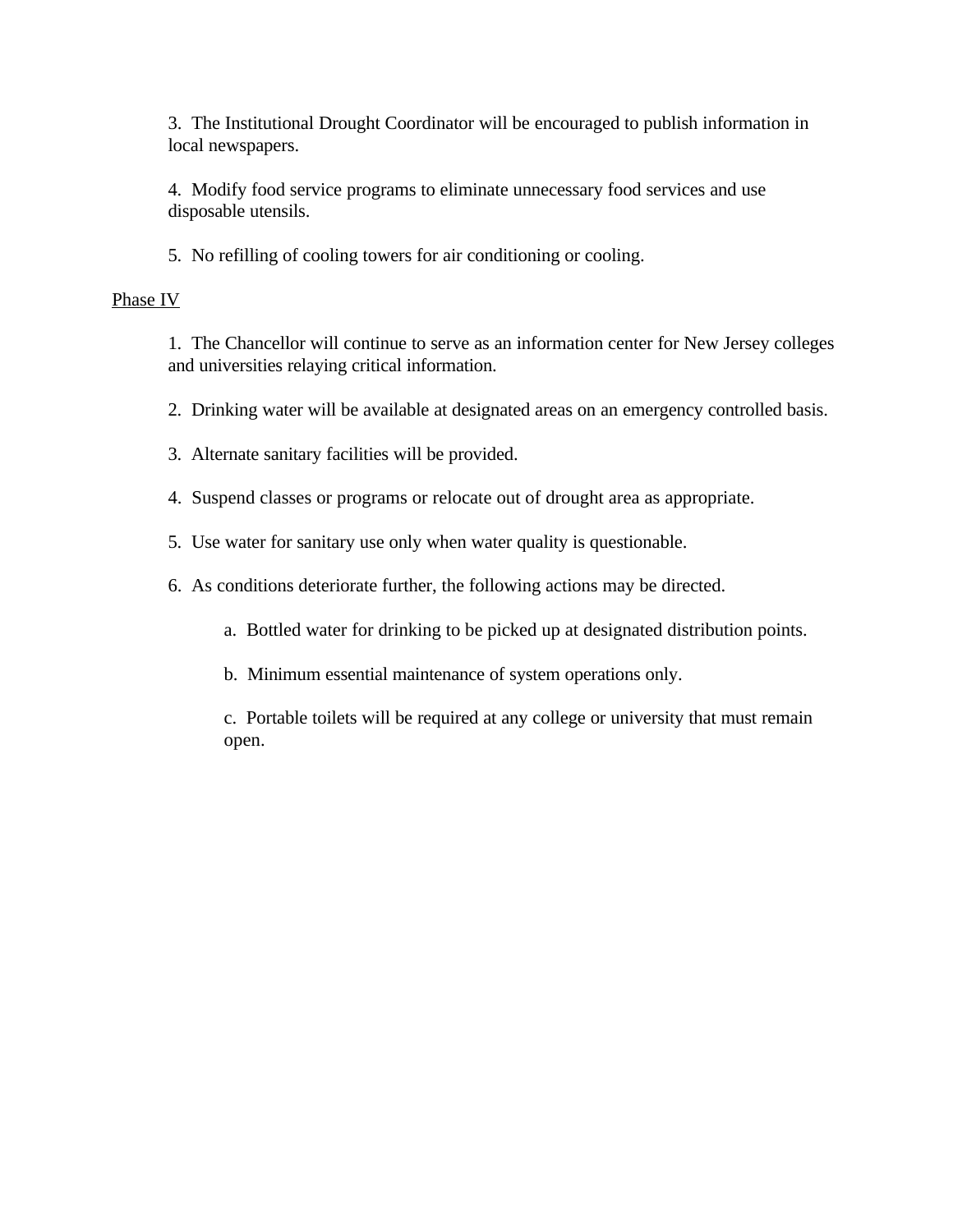# ANNEX XI

#### N.J. STATE DROUGHT EMERGENCY PLAN

#### PUBLIC HEALTH

#### **Execution**

All owners/operators of health care facilities, medical centers and health clinics within the drought-affected areas described in the Executive Order declaring the emergency, and others which may be added by additional Executive Orders, shall comply with the orders issued by the State Drought Coordinator in conjunction with regulatory agencies e.g., State Department of Health and local boards of health.

#### Mission

To protect the health, safety and general well being of the citizens within this State, with special emphasis on meeting the needs of the special segments of our population such as the old, the young and the infirm.

#### **Participation**

New Jersey Department of Health Regional and county health departments Local boards of health Owners/operators of health care facilities New Jersey Department of Environmental Protection

#### Facts Bearing On The Situation

The effect of the limited availability of water on public health is classified into two major groups, as follows:

1. Critical: That portion of the population receiving professional medical care. Approximately 5 percent of the population may fall into this category. The per capita daily water use requirements in hospital or similar institutions, however, is from 6 to 10 times greater than that used by the general public. Water use is increased since sanitation procedures are more frequent and more intensive in medical facilities in order to control nosocominal (institutionally derived) disease outbreaks, and to protect a population which is more highly susceptible to infection, and required to reside in a semi-public environment.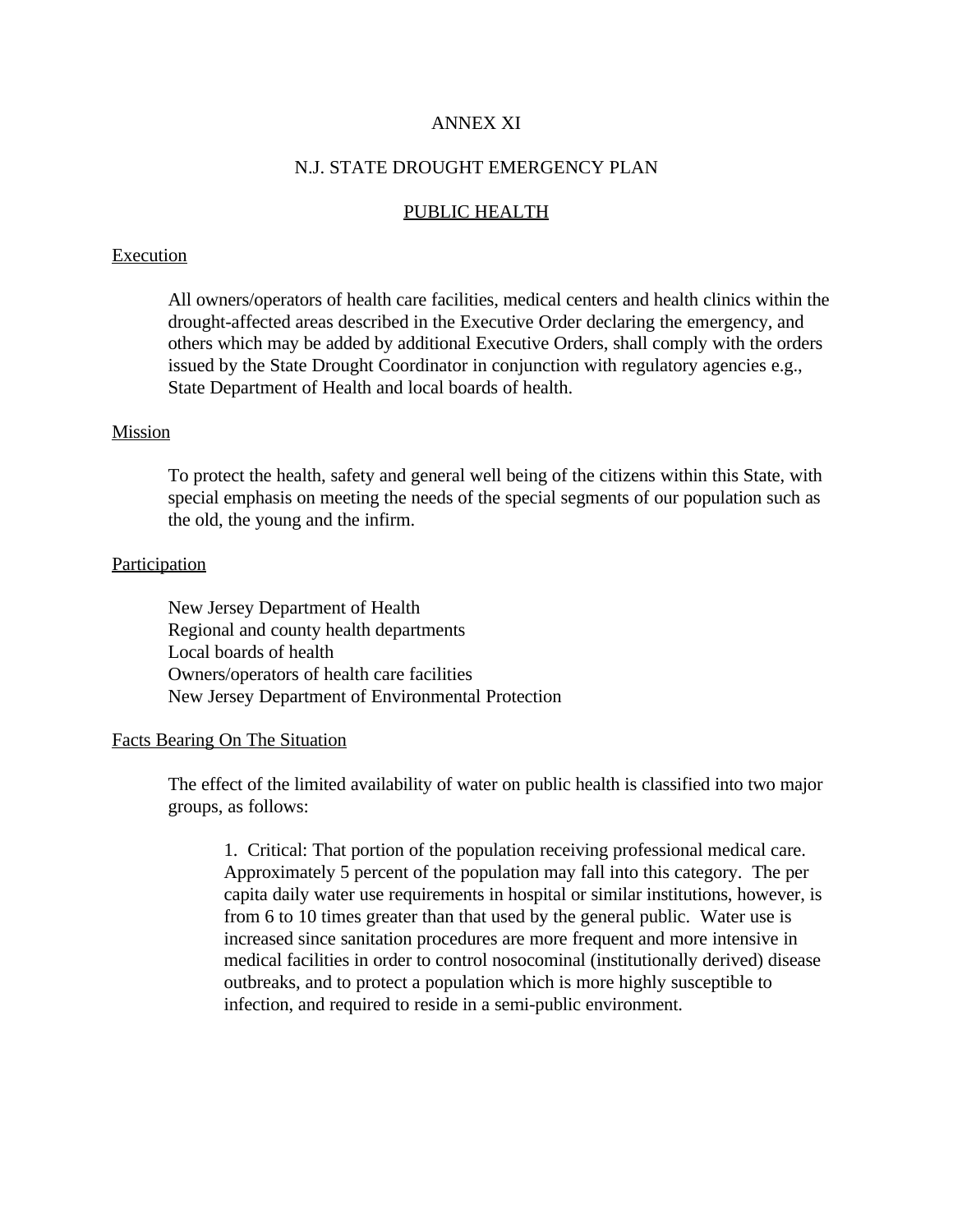2. The Physically Healthy Populations

(a) Institutionalized: Those who are located in educational, mental/penal institutions. This would account for approximately 20 percent of the population.

(b) General Public: Those persons who live in private homes, apartments and hotels which account for the remaining 80 percent of the population.

NOTE: Daily water usage among those in an institutionalized setting is somewhat higher than private sector usage since personal hygiene and environmental sanitation needs increase as the available per capita square footage of living space decreases.

# **Responsibilities**

1. Potable water sources are to be monitored by the Department of Environmental Protection and the State Health Laboratory, both chemically and bacteriologically. Monitoring and testing of water quality will be intensified as indicated to insure potability. This is of particular importance with surface water supplies so that water treatment plants are prepared to contend with the introduction or increase of pollutants.

2. Local, regional and county health departments have been alerted as to the water usage restriction standards specified in the Executive Order declaring the emergency and any other orders that have been issued.

3. Local Health Authority will monitor conservation methods employed by retail food establishments, long term care facilities and county institutions. State Health Department will monitor conservation methods by wholesale food establishments, hospitals, and state institutions. Priorities for monitoring shall be established by the Health Authority according to the facilities' water usage.

4. Health Officers and sanitarians will respond to reports of deterioration of water quality including but not limited to changes in color, odor, turbidity and or taste. Once complaints have been substantiated, the local health official in conjunction with the water purveyor and Department of Environmental Protection will conduct a sanitary survey. Once the problem has been identified, the Public Health Official will be responsible to make safety recommendations to the Public.

5. In order to monitor the public health impact of the drought conditions on the general public, the hospital infection control practitioner will establish base line data on communicable disease admitted through the emergency room. Should the incidence of communicable disease increase over the normal base for the community, the infection control practitioner shall report directly to the Division of Epidemiology and Disease Control.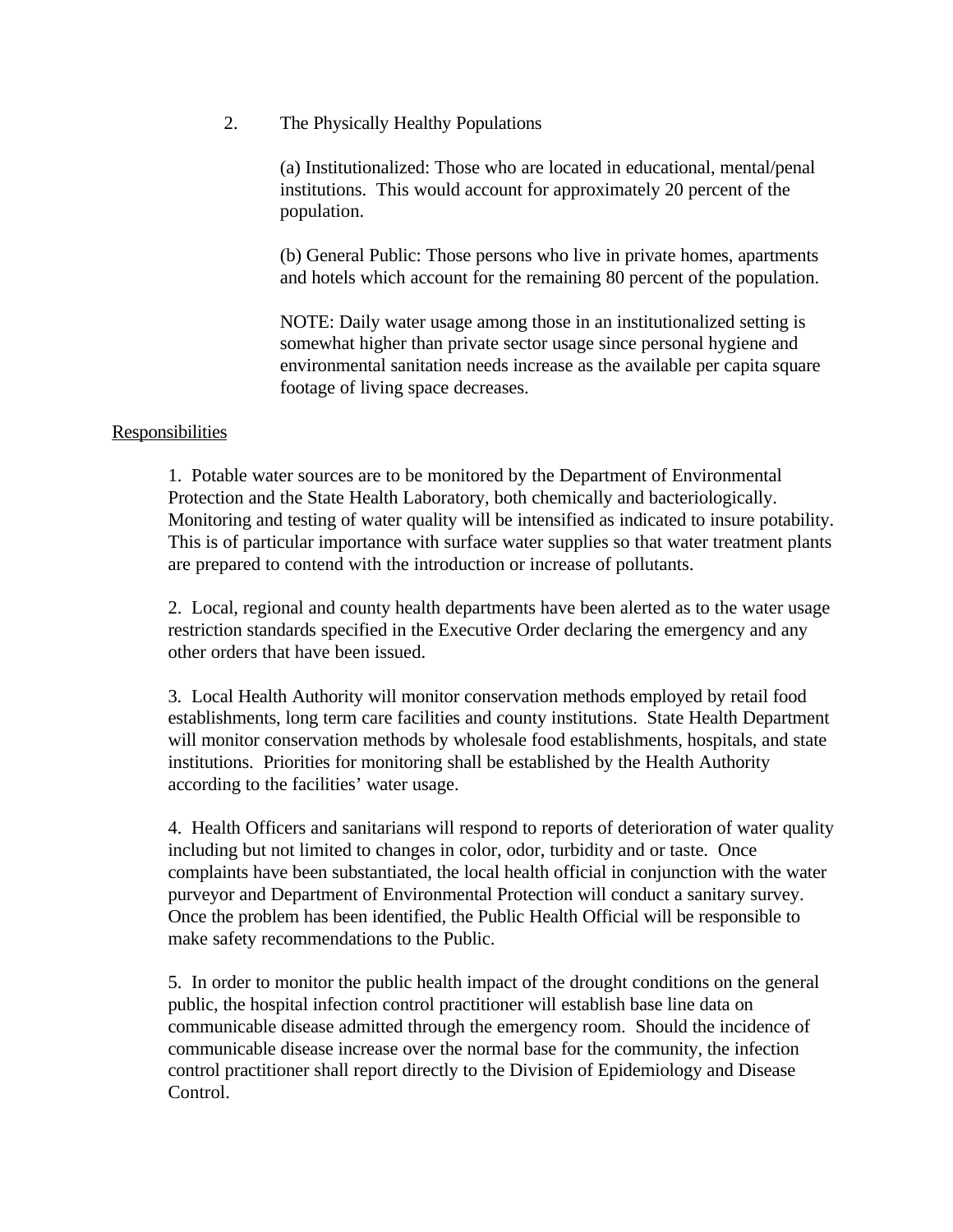## Phase I

1. Positive efforts will be made to reduce water use wherever possible in burdened communities. Conservation methods shall include but not be limited to the following:

a. Reduction of laundering bed sheets, towels, wash cloths and personal clothing. Window curtains and cubic curtains on an as needed basis only.

b. All leaking plumbing fixtures shall be repaired and water saving devices such as low flow toilet and shower heads should be employed where possible.

c. Showering should be restricted to less than 3 minutes. Waterless hand cleaners should be employed for routine patient care procedures.

d. Increase use of disposable medical devices where applicable.

e. Increase dry mopping where needed. Ready to use all purpose cleaners shall be employed on patient floors.

f. Institutions that have back-up well water supplies shall activate these supplies and insure that potable water standards are met.

# Phase II

1. Infection control surveillance activities will focus on increase in nosocomial infections and report cluster outbreaks to the Division of Epidemiology and Disease Control.

2. Temperature Fahrenheit on all air conditioning units shall be raised to 78 degrees Fahrenheit.

3. Arrangements will be made for alternative sources of water such as tank trucks and stockpiling of bottled water.

4. Secure and utilize non-potable water for maintenance services and flushing toilets.

# Phase III

1. Dialysis patients will be referred to clinics outside the critical area.

2. Eliminate showers with the exception of surgery. One basin of water per person for sponge bath/am care.

3. Ice will only be permitted for emergency care.